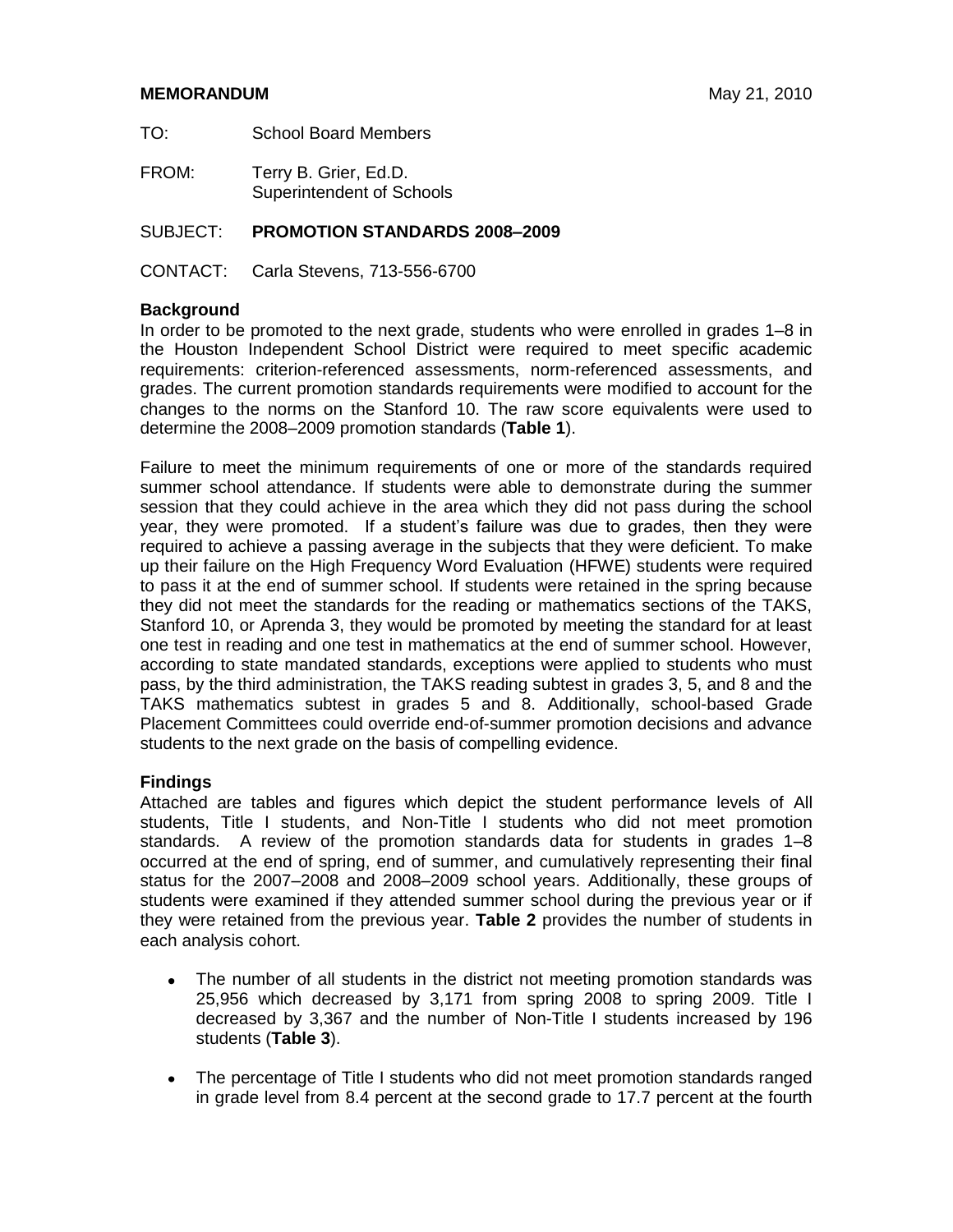grade while Non-Title I percentages ranged from 2.3 percent in second grade to 26.6 in seventh grade in 2008–2009 (Table 3).

- Variations in the percentages of All and Title I students not meeting promotion standards were small. Comparing 2008–2009 to the previous year, the percentages of All students not meeting promotion standards varied across grade levels, with differences less than one percentage point. Increases among Title I students were concentrated in the lower elementary grades: first through third. Conversely, Non-Title I increases occurred in middle school, grades 6–8. The greatest changes occurred among Non-Title I students: first grade decreased 18.6 percentage points and seventh grade increased 10.0 percentage points (Table 3).
- Course grades accounted for the largest percentages of students not meeting promotion standards in 2007–2008 and 2008–2009 for All, Title I, and Non-Title I students. The highest percentages of students not meeting the course grade requirements were Non-Title I at 86.0 percent, All students at 44.9 percent, and Title I students at 42.8 percent (**Table 4**).
- The criterion with the lowest percentages in 2008–2009 was Stanford  $\bullet$ mathematics, ranging from 11.3 percent for Title I students to 13.0 percent for Non-Title I students. All three groups showed decreases from the previous year (Table 4). Although HFWE percentages were lower, they only covered grades 1 and 2.
- The cumulative percentages of those students promoted by promotion standards  $\bullet$ increased among both All and Title I student groups from 71 to 73 percent while Non-Title I students decreased from 83 percent to 77 percent from 2007–2008 to 2008–2009. During this same period, promotions by committee decision for All students decreased from 23 percent to 22 percent and Title I students remained at 23 percent. Non-Title I students promoted by committee decision increased by four percentage points from 13 percent to 17 percent (**Figure 1**).
- Among all students enrolled at the end of spring 2009, the percentages promoted  $\bullet$ by promotion standards increased to 63.7 and 63.1 percent, respectively, for the All and Title I groups from 60.8 percent and 59.5 percent in 2008. Non-Title I students exceeded the All and Title I students in the percentage of students promoted based on promotion standards at the end of spring in both years; however, they decreased from 77.7 percent in 2008 to 71.9 percent in 2009 (**Table 5.1**). Non-Title I students' cumulative rates exceeded All and Title I students across grades who were promoted based on promotion standards (**Table 5.3**).
- The cumulative percentages of promotions by committee decision for all three groups grew at most grade levels as grade levels increased with the highest percentages occurring in grades 6–8 in 2008 and 2009 (Table 5.3).
- The percentages of All and Title I students enrolled in summer school the previous year that were promoted based on committee decision increased from 36 percent in 2008 to 38 percent in 2009. A decrease of three percentage points occurred among Non-Title I students promoted based on committee decision when comparing the two years. The percentage of Non-Title I students retained based on promotion standards increased 16 percentage points (**Figure 2**).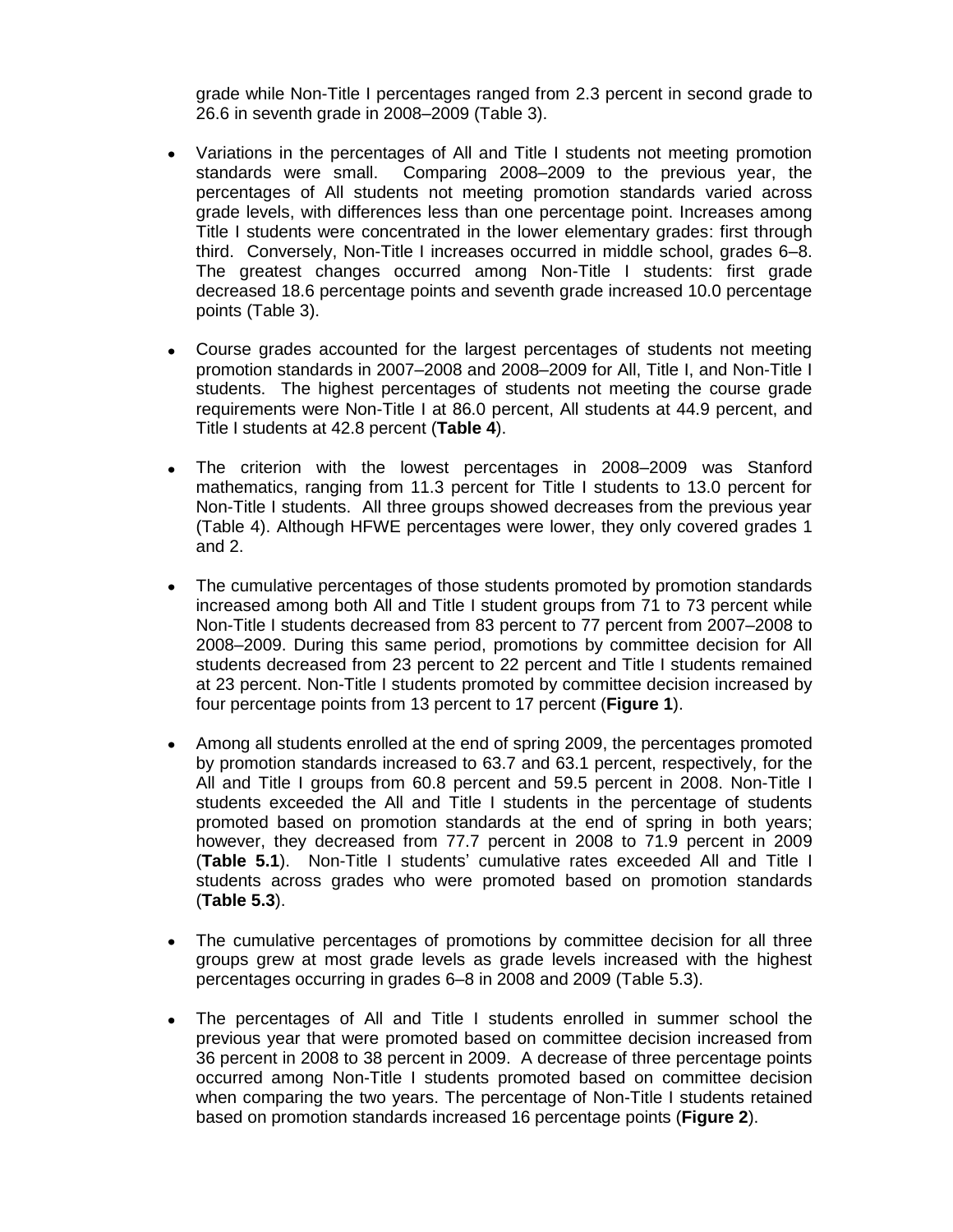- In 2008–2009, the number of All students retained from the previous school year decreased from 4,659 in 2008 to 4,263 in 2009. All, Title I, and Non-Title I students promoted by committee decision increased a minimum of two percentage points. Previously retained Non-Title I students promoted by committee decision increased 18 percentage points when comparing the two years. The percentage of students promoted by promotion standards remained the same among Title I students (68 percent) while previously retained Non-Title I students promoted by promotion standards decreased from 47 percent in 2008 to 24 percent in 2009 (**Figure 3**).
- Cumulative retention rates for all students based on promotion standards among previously retained students continue to be lowest at the elementary grades in both 2008 and 2009. Middle school students continued to have higher retention rates than elementary students. Promotion rates based on committee decisions were highest at the middle school grades (**Table 7.3**).
- When comparing 2007–2008 to 2008–2009, the actual promotion rates for All and Title I students groups increased from 95 to 97 percent while Non-Title I promotion rates decreased from 98 to 96 percent (**Figure 4**). Title I students had the largest increase in total actual promotion rates from 95.2 percent in 2007– 2008 to 97.2 percent in 2008–2009 (**Table 8**).

Overall, the 2008–2009 promotion standards outcome indicated the following trends:

- Students in grades 1–5 continue to routinely have higher cumulative promotion rates based on promotion standards.
- Those students promoted based on committee decisions primarily came from grades 6–8.
- Most of the students who were required to attend summer school because they did not meet promotion standards at the end of spring generally were promoted at the end of summer by promotion standards or committee decisions.

Should you have any further questions, please contact my office or Carla Stevens in the Research and Accountability Department at (713) 556-6700.

Tung B. Quien TBG

**Attachment** 

cc: Superintendent's Direct Reports Noelia Garza Chief School Officers Martha Salazar-Zamora Regional Superintendents Tracy Weeden School Improvement Officers Pamela Evans Executive Principals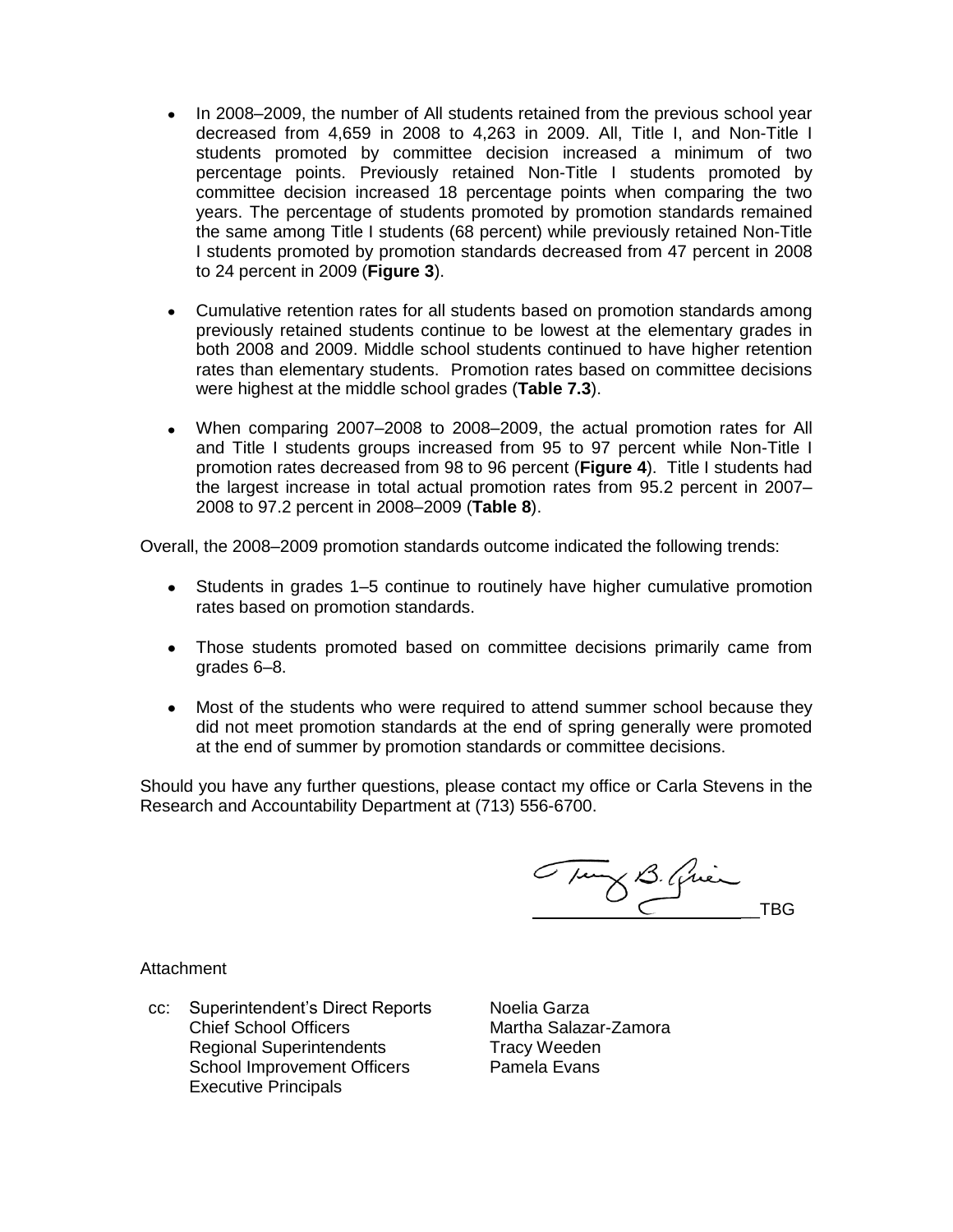| Table 1. Promotion Standards 2008-2009 |                     |                          |                                     |                                                                                                                                                                              |
|----------------------------------------|---------------------|--------------------------|-------------------------------------|------------------------------------------------------------------------------------------------------------------------------------------------------------------------------|
| <b>Promotion Standard</b>              | Grade Level         | Criteria                 |                                     |                                                                                                                                                                              |
| <b>Criterion Referenced Tests</b>      | $1 - 2$             |                          |                                     | Pass High Frequency Word Examination (HFWE)                                                                                                                                  |
|                                        | 3                   |                          | <b>TAKS Reading: Meet Standards</b> |                                                                                                                                                                              |
|                                        | $4 - 8$             |                          |                                     | <b>TAKS Reading and Mathematics: Meet Standards</b>                                                                                                                          |
| Norm-Referenced Tests                  |                     |                          | Stanford RS*                        | Aprenda GE*                                                                                                                                                                  |
|                                        | 1                   | Reading:                 | 26                                  | K.4                                                                                                                                                                          |
|                                        | $\overline{2}$      | Reading:                 | 33                                  | 1.4                                                                                                                                                                          |
|                                        | 3                   | Reading:                 | 51                                  | 2.4                                                                                                                                                                          |
|                                        | 4                   | Reading:<br>Mathematics: | 64<br>37                            | 3.4<br>3.4                                                                                                                                                                   |
|                                        | 5                   | Reading:<br>Mathematics: | 44<br>30                            | 3.9<br>3.9                                                                                                                                                                   |
|                                        | 6                   | Reading:<br>Mathematics: | 39<br>20                            | 3.9<br>3.9                                                                                                                                                                   |
|                                        | $\overline{7}$      | Reading:<br>Mathematics: | 36<br>17                            | 4.9<br>4.9                                                                                                                                                                   |
|                                        | 8                   | Reading:<br>Mathematics: | 40<br>19                            | 5.9<br>5.9                                                                                                                                                                   |
| <b>Course Grades</b>                   | 1-6 (Elem.)         | studies.                 |                                     | Overall average 70 or above and 70 or above in reading,<br>other language arts, mathematics, and science or social                                                           |
| $\sim$ $\sim$                          | $6 - 8$<br>(Middle) | studies.                 |                                     | Overall yearly average 70 or above and 70 or above in<br>three of the four core courses: language arts (average of<br>English and reading), mathematics, science, and social |

\* RS: Raw Score on Stanford 10, GE: Grade equivalent score on Aprenda 3

#### Table 2. HISD Promotion Standards Student Groups Enrollment Counts

|                                                                              |         | 2007-2008    |      |             |      |         | 2008-2009 |      |             |       |
|------------------------------------------------------------------------------|---------|--------------|------|-------------|------|---------|-----------|------|-------------|-------|
|                                                                              | All     | Title I      |      | Non-Title I |      | All     | Title I   |      | Non-Title I |       |
|                                                                              | N       | N            | %    | N           | $\%$ | N       | N         | %    | N           | %     |
| <b>Enrolled Spring, Current Year</b>                                         | 117.558 | 109.073 92.8 |      | 8,485 7.2   |      | 116.870 | 109.380   | 93.6 | 7.490       | 6.4   |
| Enrolled in Spring, Current Year<br>and Enrolled Prior Year Summer<br>School | 20.449  | 20.095 98.3  |      | 354 1.7     |      | 21.395  | 20,373    | 95.2 | 1.022       | - 4.8 |
| Enrolled Spring Previous Year, and<br>Retained in Fall, Current Year         | 4,659   | 4.557        | 97.8 | 102 2.2     |      | 4,263   | 4.041     | 94.8 | 222         | 5.2   |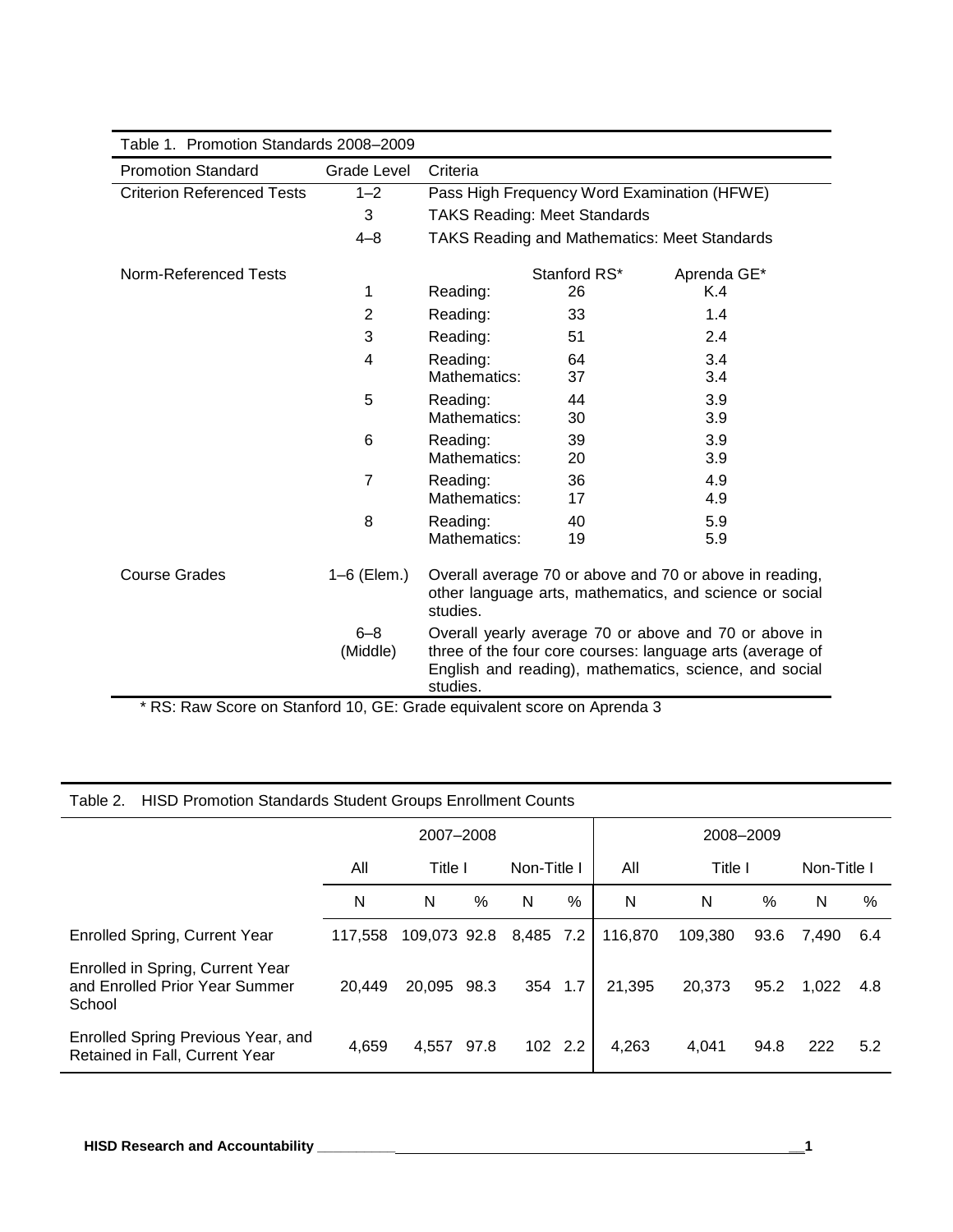|                     | Table 3. Students Enrolled Spring 2008, 2009 and Not Meeting Promotion Standards Criteria (Table 4 provides detail |  |
|---------------------|--------------------------------------------------------------------------------------------------------------------|--|
| by grade, $p. 5$ .) |                                                                                                                    |  |

|                |        |                             |                | 2007-2008 |                |                |        |                             |         | 2008-2009 |         |         |
|----------------|--------|-----------------------------|----------------|-----------|----------------|----------------|--------|-----------------------------|---------|-----------|---------|---------|
| Grade          |        | <b>Total Unduplicated N</b> |                |           | %              |                |        | <b>Total Unduplicated N</b> |         |           | %       |         |
|                |        |                             | Non-           |           |                | Non-           |        |                             | Non-    |           |         | Non-    |
|                | All    | Title I                     | <b>Title I</b> | All       | <b>Title I</b> | <b>Title I</b> | All    | Title I                     | Title I | All       | Title I | Title I |
|                | 3,457  | 3,220                       | 237            | 11.9      | 11.5           | 22.2           | 3,011  | 2,966                       | 45      | 11.6      | 12.0    | 3.6     |
| $\overline{2}$ | 2,224  | 2,155                       | 69             | 7.6       | 7.7            | 6.5            | 2,095  | 2,066                       | 29      | 8.1       | 8.4     | 2.3     |
| 3              | 2,793  | 2,730                       | 63             | 9.6       | 9.7            | 5.9            | 2,698  | 2,642                       | 56      | 10.4      | 10.7    | 4.4     |
| 4              | 5,182  | 5,073                       | 109            | 17.8      | 18.1           | 10.2           | 4,439  | 4,375                       | 64      | 17.1      | 17.7    | 5.1     |
| 5              | 3,639  | 3,552                       | 87             | 12.5      | 12.7           | 8.1            | 3,251  | 3,129                       | 122     | 12.5      | 12.7    | 9.6     |
| 6              | 3,933  | 3,778                       | 155            | 13.5      | 13.5           | 14.5           | 3,531  | 3,241                       | 290     | 13.6      | 13.1    | 22.9    |
| 7              | 4,466  | 4,289                       | 177            | 15.3      | 15.3           | 16.6           | 3,770  | 3,434                       | 336     | 14.5      | 13.9    | 26.6    |
| 8              | 3,433  | 3,261                       | 172            | 11.8      | 11.6           | 16.1           | 3,161  | 2,838                       | 323     | 12.2      | 11.5    | 25.5    |
| Total:         | 29,127 | 28,058                      | 1,069          | 100.0     | 100.0          | 100.0          | 25,956 | 24,691                      | 1,265   | 100.0     | 100.0   | 100.0   |



Figure 1. Cumulative spring and summer promotion standards results 2008 and 2009 for all students enrolled. (Tables 5.1–5.3 provide detail by grade at the end of spring, end of summer, and cumulative, pp. 6–8)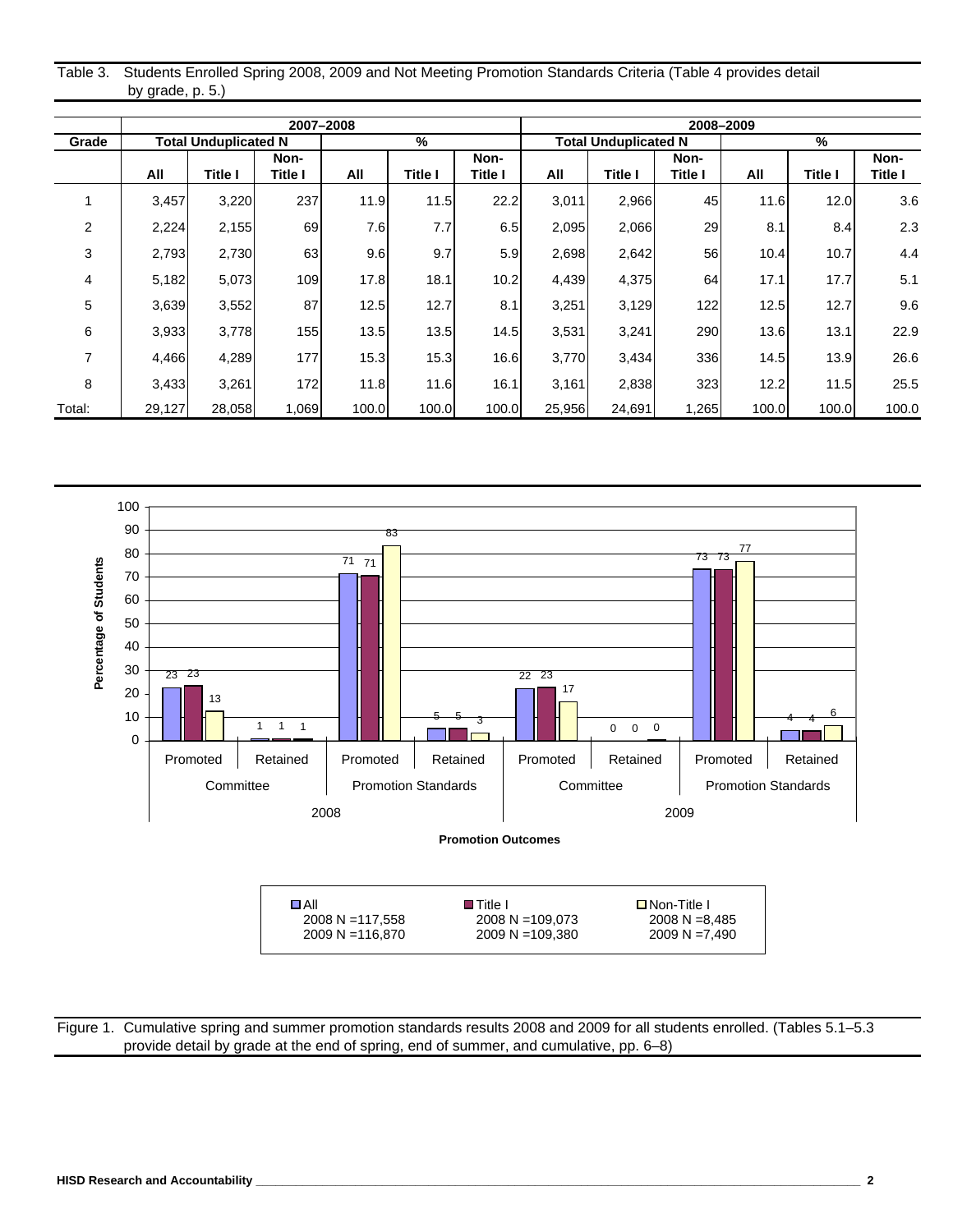

Figure 2. Cumulative spring and summer promotion results 2008 and 2009 for students enrolled in prior year summer school. (Tables 6.1–6.3 provide detail by grade at the end of spring, end of summer, and cumulative, pp. 9–11)



year. (Tables 7.1–7.3 provide detail by grade at the end of spring, end of summer, and cumulative, pp. 12–14)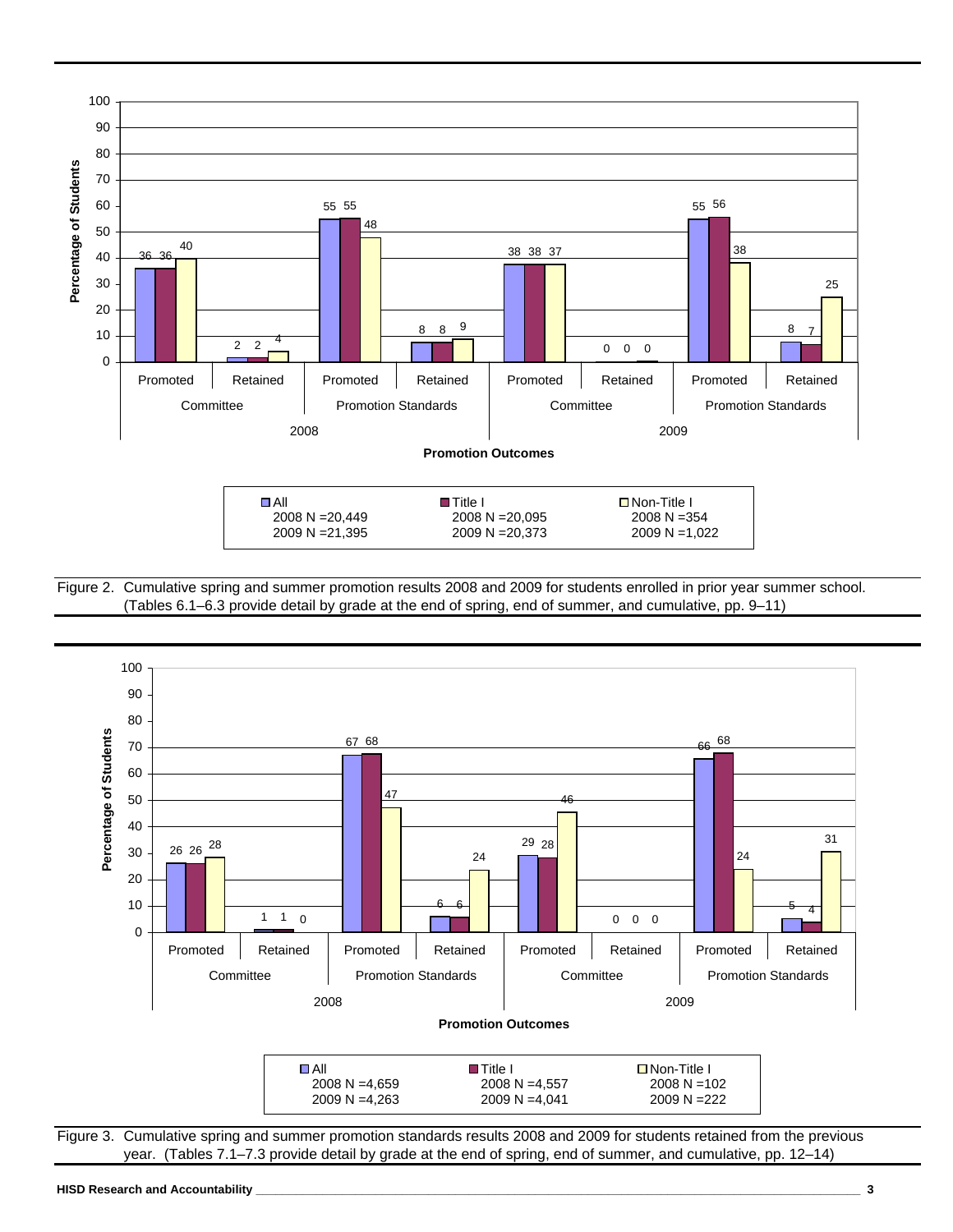

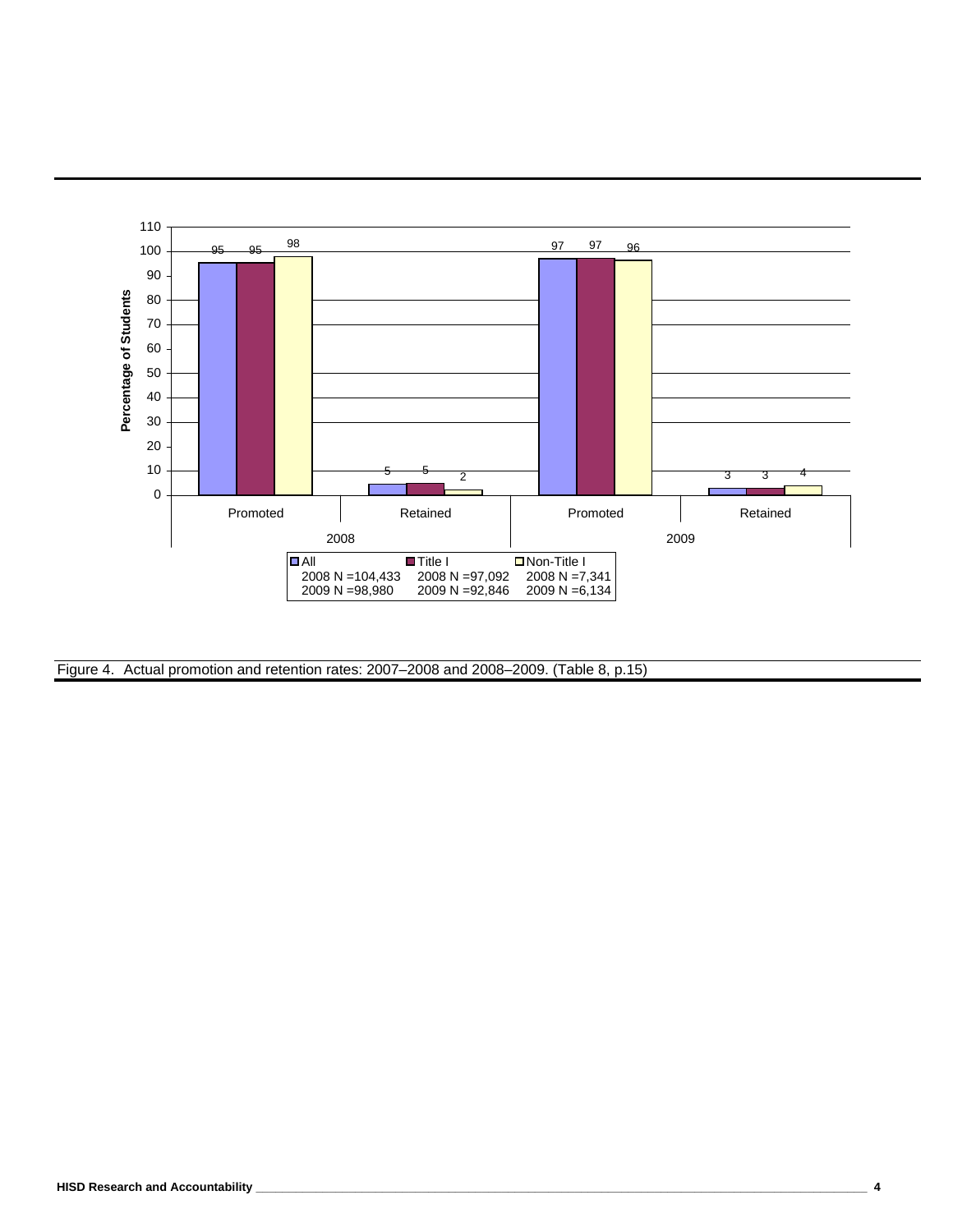#### **Students Enrolled 2008, 2009 Not Meeting Promotion Standards by Criteria**

|        |                                 |        |                           |        |        |       |       |       |       |          |         |       |           |        |                 |            |       |       | <b>English and Spanish TAKS</b> |       |       |             |       |        |
|--------|---------------------------------|--------|---------------------------|--------|--------|-------|-------|-------|-------|----------|---------|-------|-----------|--------|-----------------|------------|-------|-------|---------------------------------|-------|-------|-------------|-------|--------|
| Grade  |                                 |        | <b>Total Unduplicated</b> |        |        |       |       |       |       | HFWE (%) |         |       |           |        | Mathematics (%) |            |       |       |                                 |       |       | Reading (%) |       |        |
|        | ΑII                             | ¨itle  | Non-T1                    |        | Title  | Non-T |       | Title | Non-T |          | ⊺itle ' | Non-T | All       | Title  | Non-T1          |            | Title | Non-1 |                                 | Title | Non-T |             | Title | Non-T1 |
|        | 2008                            | 2008   | 2008                      | 2009   | 2009   | 2009  | 2008  | 2008  | 2008  | 2009     | 2009    | 2009  | 2008      | 2008   | 2008            | 2009       | 2009  | 2009  | 2008                            | 2008  | 2008  | 2009        | 2009  | 2009   |
|        | 3.457                           | 3,220  | 237                       | 3,011  | 2,966  | 45    | 76.4  | 76.8  | 64.0  | 74.8     | 74.8    | 70.7  |           |        |                 |            |       |       |                                 |       |       |             |       |        |
|        | 2.224                           | 2,155  | 69                        | 2,095  | 2,066  | 29    | 23.6  | 23.2  | 36.0  | 25.2     | 25.2    | 29.3  |           |        |                 |            |       |       |                                 |       |       |             |       |        |
|        | 2,793                           | 2,730  | 63                        | 2,698  | 2,642  | 56    |       |       |       |          |         |       |           |        |                 |            |       |       | 12.0                            | 12.2  | 7.6   | 12.9        | 13.5  | 4.2    |
|        | 5.182                           | 5,073  | 109                       | 4,439  | 4,375  | 64    |       |       |       |          |         |       | 17.0      | 17.3   | 9.4             | 17.5       | 18.8  | 3.5   | 28.9                            | 29.3  | 15.9  | 24.2        | 25.4  | 6.2    |
|        | 3,639                           | 3,552  | 87                        | 3,251  | 3,129  | 122   |       |       |       |          |         |       | 9.3       | 9.4    | 7.4             | 10.9       | 11.0  | 9.6   | 14.2                            | 14.4  | 8.0   | 16.4        | 16.7  | 12.0   |
|        | 3.933                           | 3.778  | 155                       | 3,531  | 3.241  | 290   |       |       |       |          |         |       | 20.9      | 20.9   | 22.8            | 25.4       | 25.3  | 26.5  | 15.1                            | 15.0  | 18.9  | 15.9        | 15.4  | 23.4   |
|        | 4.466                           | 4.289  | 177                       | 3,770  | 3.434  | 336   |       |       |       |          |         |       | 23.9      | 23.7   | 29.4            | 24.4       | 23.8  | 29.9  | 21.6                            | 21.3  | 29.6  | 22.6        | 21.6  | 37.7   |
|        | 3.433                           | 3,261  | 172 <sub>1</sub>          | 3,161  | 2,838  | 323   |       |       |       |          |         |       | 17.4      | 17.1   | 23.8            | 21.9       | 21.0  | 30.4  | 8.2                             | 7.8   | 19.9  | 8.0         | 7.4   | 16.5   |
| Total: | 29.127                          | 28,058 | 069                       | 25,956 | 24,691 | .265  | 100.0 | 100.0 | 100.0 | 100.0    | 100.0   | 100.0 | 100.0     | 100.0  | 100.0           | 100.0      | 100.0 | 100.0 | 100.0                           | 100.0 | 100.0 | 100.0       | 100.0 | 100.0  |
|        | <b>Total % (Duplicated)</b>     |        |                           |        |        |       | 9.5   | 9.6   | 8.0   | 9.4      | 9.7     | 3.2   | 41.3      | 41.3   | 40.8            | 39.2       | 37.6  | 71.5  | 33.9                            | 34.2  | 28.2  | 36.7        | 36.2  | 47.4   |
|        | <b>Total Count (Duplicated)</b> |        |                           |        |        |       | 2.776 | 2,690 | 86    | 2,430    | 2,389   |       | 41 12,035 | 11,599 |                 | 436 10,183 | 9,279 | 904   | 9,886                           | 9,585 | 301   | 9,527       | 8,928 | 599    |

|        |                                 |         |                           |        |         |        |       |         |        |                 |         |        | Stanford 10/Aprenda 3 |         |        |             |         |        |            |        |        |                   |         |        |
|--------|---------------------------------|---------|---------------------------|--------|---------|--------|-------|---------|--------|-----------------|---------|--------|-----------------------|---------|--------|-------------|---------|--------|------------|--------|--------|-------------------|---------|--------|
| Grade  |                                 |         | <b>Total Unduplicated</b> |        |         |        |       |         |        | Mathematics (%) |         |        |                       |         |        | Reading (%) |         |        |            |        |        | Course Grades (%) |         |        |
|        | All                             | Title 1 | Non-T1                    | All    | Title : | Non-T1 | ΑII   | Title 1 | Non-T1 |                 | Title 1 | Non-T1 | Αll                   | Title 1 | Non-T1 | All         | Title 1 | Non-T1 | ΑIΙ        | Title  | Non-T1 | All               | Title ' | Non-T1 |
|        | 2008                            | 2008    | 2008                      | 2009   | 2009    | 2009   | 2008  | 2008    | 2008   | 2009            | 2009    | 2009   | 2008                  | 2008    | 2008   | 2009        | 2009    | 2009   | 2008       | 2008   | 2008   | 2009              | 2009    | 2009   |
|        | 3,457                           | 3,220   | 237                       | 3,01'  | 2,966   | 45     |       |         |        |                 |         |        | 6.5                   | 6.5     | 5.8    | 2.4         | 2.5     | 0.3    | 19.3       | 18.8   | 30.5   | 20.0              | 21.8    | 2.8    |
|        | 2,224                           | 2.155   | 69                        | 2,095  | 2,066   | 29     |       |         |        |                 |         |        | 3.9                   | 3.8     | 6.0    | 3.2         | 3.3     | 0.9    | 13.3       | 13.7   | 7.1    | 14.3              | 15.5    | 2.0    |
|        | 2.793                           | 2.730   | 63                        | 2,698  | 2.642   | 56     |       |         |        |                 |         |        | 10.3                  | 10.4    | 7.9    | 12.4        | 12.6    | 5.5    | 13.1       | 13.5   | 5.5    | 14.6              | 15.7    | 3.5    |
|        | 5.182                           | 5,073   | 109                       | 4.439  | 4.375   | 64     | 33.0  | 34.2    | 16.8   | 37.0            | 38.7    | 7.9    | 23.9                  | 24.3    | 13.0   | 27.3        | 28.1    | 6.7    | 13.2       | 13.6   | 4.5    | 13.5              | 14.7    | 2.6    |
|        | 3,639                           | 3,552   | 87                        | 3,251  | 3,129   | 122    | 22.3  | 22.9    | 13.9   | 28.8            | 28.6    | 32.9   | 19.6                  | 19.8    | 13.4   | 21.0        | 21.1    | 19.3   | 9.0        | 9.3    | 4.8    | 10.0              | 10.1    | 8.6    |
| 6      | 3,933                           | 3.778   | 155                       | 3,531  | 3,241   | 290    | 13.9  | 13.6    | 18.4.  | 9.9             | 9.7     | 14.0   | 13.6                  | 13.5    | 16.9   | 12.2        | 11.8    | 23.3   | 9.5        | 9.4    | 11.6   | 8.1               | 6.6     | 22.7   |
|        | 4.466                           | 4.289   | 177                       | 3.770  | 3.434   | 336    | 13.8  | 13.1    | 24.1   | 5.9             | 5.5     | 11.6   | 11.8                  | 11.6    | 19.0   | 9.5         | 9.1     | 18.7   | 12.1       | 11.7   | 19.0   | 10.4              | 8.4     | 29.9   |
|        | 3.433                           | 3,261   | 172                       | 3.161  | 2,838   | 323    | 16.9  | 16.2    | 26.9   | 18.4            | 17.5    | 33.5   | 10.3                  | 10.0    | 18.0   | 12.0        | 11.5    | 25.2   | 10.5       | 10.1   | 17.1   | 9.1               | 7.2     | 27.8   |
| Total: | 29.127                          | 28.058  | ,069                      | 25,956 | 24.691  | ,265   | 100.0 | 100.0   | 100.0  | 100.0           | 100.0   | 100.0  | 100.0                 | 100.0   | 100.0  | 100.0       | 100.0   | 100.0  | 100.0      | 100.0  | 100.0  | 100.0             | 100.0   | 100.0  |
|        | Total % (Duplicated)            |         |                           |        |         |        | 16.4  | 15.9    | 29.6   | 1.4             | 11.3    | 13.01  | 47.5                  | 47.5    | 48.3   | 35.0        | 35.5    | 25.8   | 48.8       | 48.2   | 64.6   | 44.9              | 42.8    | 86.0   |
|        | <b>Total Count (Duplicated)</b> |         |                           |        |         |        | 4,764 | 4.448   | 316    | 2,957           | 2,793   |        | 164 13,842 13,326     |         | 516    | 9,093       | 8,767   |        | 326 14,227 | 13,536 | 691    | .658              | 10,570  | 1,088  |

Notes: Grade level percentages depict the distribution by grade of students failing each criterion.

Total counts and percentages at the bottom of the table are based on the duplicated counts of students if they failed to meet multiple criteria.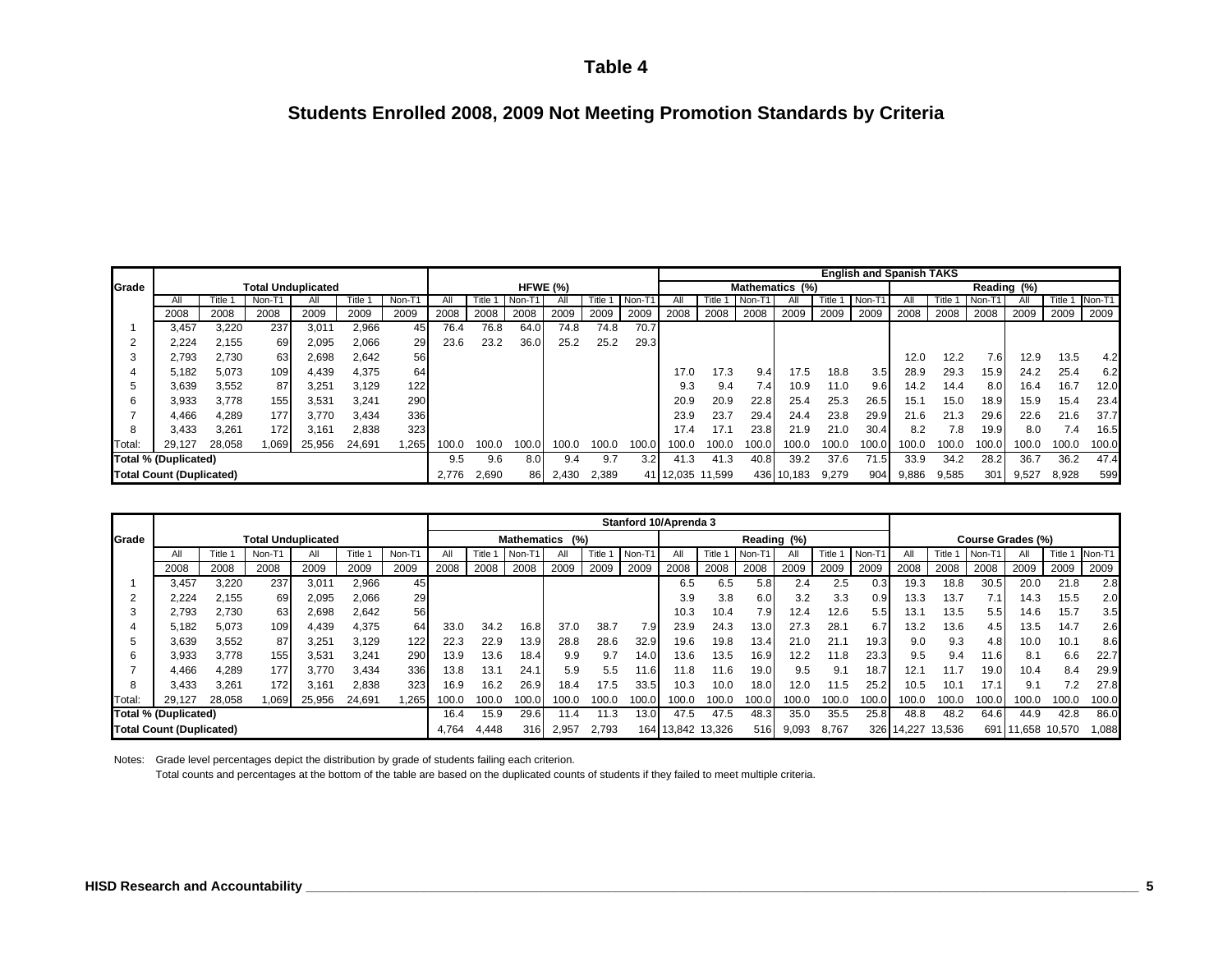### **End of Spring, Summer, and Cumulative Results of All Students Enrolled, 2008 and 2009**

|             |        |         | <b>Total Unduplicated N</b> |             |      |            | <b>Committee Decision</b> |     |            |             |      |            | <b>Promotion Standards</b> |      |              |             |
|-------------|--------|---------|-----------------------------|-------------|------|------------|---------------------------|-----|------------|-------------|------|------------|----------------------------|------|--------------|-------------|
| Spring 2009 | Grade  | All     | Title I                     | Non-Title I | All  | Title      | Non-Title I               | All | Title I    | Non-Title I | All  | Title.     | Non-Title I                | All  | <b>Title</b> | Non-Title I |
|             |        |         |                             |             |      | % Promoted |                           |     | % Retained |             |      | % Promoted |                            |      | % Retained   |             |
|             |        | 17.329  | 16,287                      | 1,042       | 7.8  | 7.1        | 19.5                      | 0.2 | 0.2        |             | 74.8 | 74.7       | 76.2                       | 17.2 | 18.0         | 4.3         |
|             |        | 16,672  | 15,584                      | 1,088       | 7.1  | 7.3        | 4.1                       | 0.3 | 0.3        |             | 80.4 | 79.5       | 93.2                       | 12.3 | 12.9         | 2.6         |
|             | 3      | 16,123  | 15,058                      | 1,065       | 7.8  | 8.2        | 2.3                       | 0.1 | 0.1        |             | 75.5 | 74.2       | 92.5                       | 16.6 | 17.4         | 5.2         |
|             | 4      | 15,037  | 14,066                      | 971         | 10.3 | 10.6       | 6.3                       | 0.2 | 0.2        |             | 60.1 | 58.3       | 87.1                       | 29.4 | 30.9         | 6.5         |
|             | 5      | 14,418  | 13,372                      | 1,046       | 12.4 | 12.9       | 5.9                       | 0.1 | 0.1        |             | 65.1 | 63.7       | 82.4                       | 22.4 | 23.3         | 11.5        |
|             | 6      | 12,635  | 11,924                      | 711         | 22.4 | 22.6       | 18.0                      | 0.3 | 0.3        | 1.0         | 49.7 | 50.2       | 41.2                       | 27.7 | 26.9         | 39.8        |
|             |        | 12,184  | 11,420                      | 764         | 23.7 | 24.1       | 17.5                      | 0.6 | 0.6        | 1.8         | 45.3 | 45.8       | 38.5                       | 30.4 | 29.6         | 42.1        |
|             | 8      | 12,472  | 11,669                      | 803         | 29.2 | 29.6       | 23.0                      | 0.9 | 0.9        | 1.7         | 45.5 | 46.1       | 36.7                       | 24.4 | 23.4         | 38.5        |
|             | Total: | 116.870 | 109,380                     | 7,490       | 14.1 | 14.3       | 11.2                      | 0.3 | 0.3        | < 1.0       | 63.7 | 63.1       | 71.9                       | 21.9 | 22.3         | 16.4        |

5.1. Promotion Standards Results at the End of Spring, 2009 and 2008

|             |        |         | <b>Total Unduplicated N</b> |             |      |            | <b>Committee Decision</b> |     |            |             |      |            | <b>Promotion Standards</b> |      |            |             |
|-------------|--------|---------|-----------------------------|-------------|------|------------|---------------------------|-----|------------|-------------|------|------------|----------------------------|------|------------|-------------|
| Spring 2008 | Grade  | All     | Title                       | Non-Title I | All  | Title I    | Non-Title I               | All | Title      | Non-Title I | All  | Title I    | Non-Title I                | All  | Title i    | Non-Title I |
|             |        |         |                             |             |      | % Promoted |                           |     | % Retained |             |      | % Promoted |                            |      | % Retained |             |
|             |        | 17,599  | 16,358                      | ,241        | 5.4  | 5.5        | 4.0                       | 0.6 | 0.6        | $\star$     | 73.3 | 73.1       | 76.2                       | 20.6 | 20.7       | 19.4        |
|             | 2      | 16,647  | 15,412                      | .235        | 6.1  | 6.2        | 4.9                       | 0.4 | 0.4        |             | 79.5 | 78.8       | 89.0                       | 14.0 | 14.7       | 6.0         |
|             | 3      | 15,465  | 14,308                      | 1.157       | 7.4  | 7.6        | 5.3                       | 0.3 | 0.3        |             | 74.2 | 73.0       | 89.3                       | 18.0 | 19.0       | 5.4         |
|             | 4      | 15,344  | 14,230                      | 1.114       | 10.3 | 10.5       | 7.2                       | 0.4 | 0.4        |             | 55.8 | 53.6       | 82.9                       | 33.6 | 35.4       | 9.9         |
|             | 5      | 14,338  | 13,276                      | .062        | 13.5 | 14.0       | 6.7                       | 0.4 | 0.5        | $\star$     | 60.8 | 58.9       | 84.9                       | 25.3 | 26.6       | 8.4         |
|             | 6      | 12,701  | 11,880                      | 821         | 23.0 | 23.4       | 17.2                      | 1.2 | 1.1        | 1.8         | 45.4 | 44.1       | 63.7                       | 30.5 | 31.4       | 17.3        |
|             |        | 13,071  | 12,169                      | 902         | 23.1 | 23.4       | 18.4                      | 1.7 | 1.7        | 1.3         | 41.8 | 40.3       | 61.6                       | 33.4 | 34.5       | 18.6        |
|             | 8      | 12,393  | 11.440                      | 953         | 27.7 | 28.5       | 17.5                      | 2.2 | 2.2        | 2.8         | 43.5 | 41.8       | 64.1                       | 26.6 | 27.5       | 15.5        |
|             | Total: | 117,558 | 109,073                     | 8,485       | 13.6 | 13.9       | 9.4                       | 0.8 | 0.9        | 0.7         | 60.8 | 59.5       | 77.7                       | 24.7 | 25.7       | 12.2        |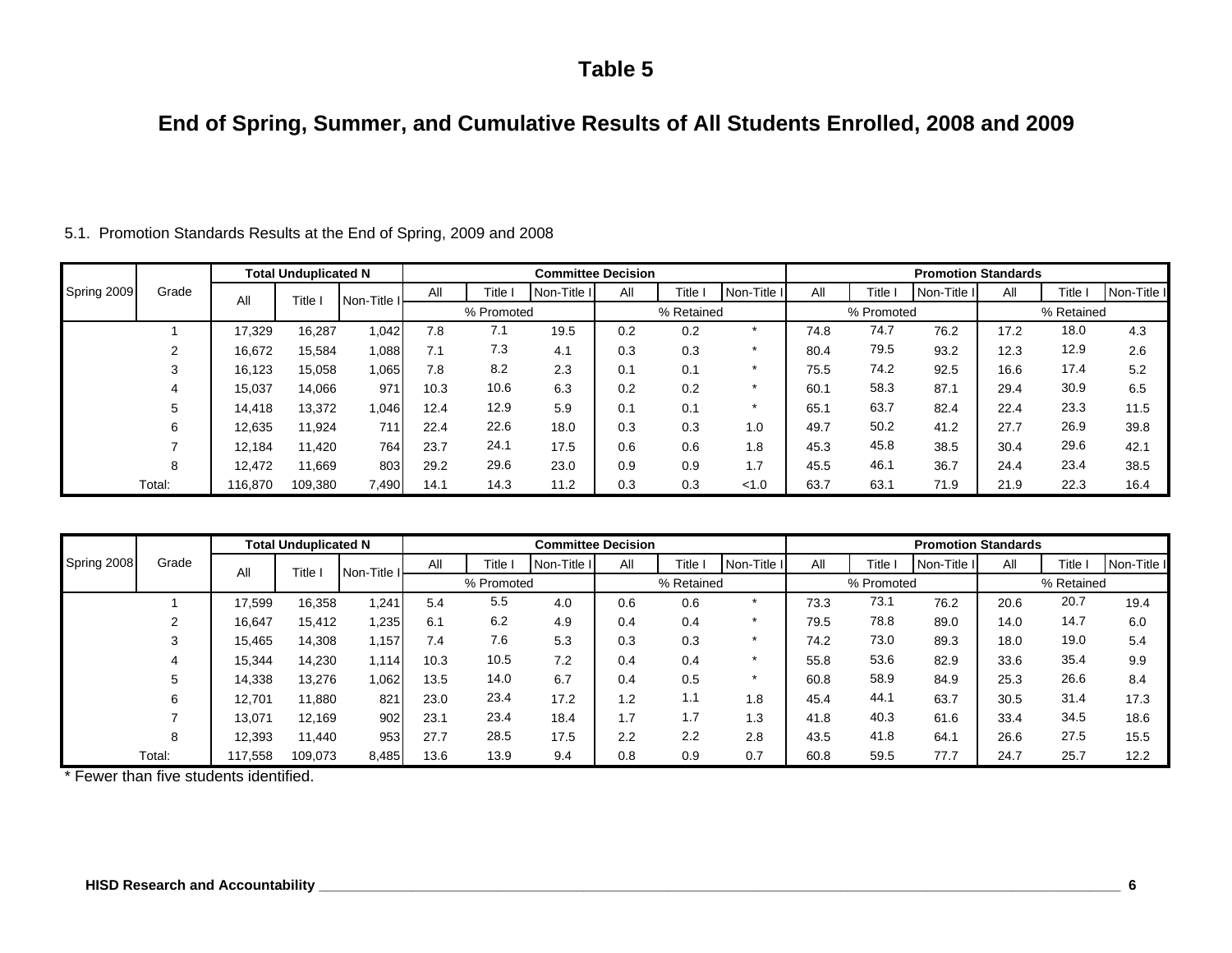# **Table 5 (continued)**

# **End of Spring, Summer, and Cumulative Results of All Students Enrolled, 2008 and 2009**

|  |  |  |  |  |  | 5.2. Promotion Standards Results at the End of Summer, 2009 and 2008 |  |  |  |
|--|--|--|--|--|--|----------------------------------------------------------------------|--|--|--|
|--|--|--|--|--|--|----------------------------------------------------------------------|--|--|--|

|             |        |        | <b>Total Unduplicated N</b> |             |      |            | <b>Committee Decision</b> |     |            |             |      |            | <b>Promotion Standards</b> |      |            |             |
|-------------|--------|--------|-----------------------------|-------------|------|------------|---------------------------|-----|------------|-------------|------|------------|----------------------------|------|------------|-------------|
| Summer 2009 | Grade  | All    | Title                       | Non-Title I | All  | Title      | Non-Title I               | All | Title I    | Non-Title I | All  | Title I    | Non-Title I                | All  | Title i    | Non-Title I |
|             |        |        |                             |             |      | % Promoted |                           |     | % Retained |             |      | % Promoted |                            |      | % Retained |             |
|             |        | 2,635  | 2,607                       | 28          | 22.2 | 22.1       | 32.1                      |     |            |             | 42.1 | 42.2       | 35.7                       | 35.5 | 35.6       | 32.1        |
|             | $\sim$ | .887   | 1,864                       | 23          | 25.3 | 25.5       | $\star$                   |     |            |             | 48.6 | 48.5       | 56.5                       | 26.0 | 25.9       | 34.8        |
|             |        | 2,546  | 2,502                       | 44          | 27.4 | 27.5       | 20.5                      |     |            |             | 51.5 | 51.2       | 68.2                       | 21.1 | 21.3       | 11.4        |
|             |        | 4,244  | 4,186                       | 58          | 42.0 | 42.1       | 34.5                      |     |            |             | 48.0 | 47.8       | 63.8                       | 10.0 | 10.1       | $\star$     |
|             |        | 3,114  | 3,021                       | 93          | 48.2 | 49.1       | 20.4                      |     |            |             | 41.7 | 41.9       | 36.6                       | 10.1 | 9.0        | 43.0        |
|             | 6      | 3,389  | 3,143                       | 246         | 39.1 | 38.6       | 45.5                      |     |            |             | 54.9 | 56.2       | 38.6                       | 6.0  | 5.2        | 15.9        |
|             |        | 3,551  | 3,286                       | 265         | 41.4 | 41.0       | 46.4                      |     |            |             | 52.2 | 53.9       | 32.1                       | 6.3  | 5.2        | 20.4        |
|             |        | 3,011  | 2,741                       | 270         | 57.1 | 58.5       | 42.6                      |     |            |             | 31.0 | 32.0       | 21.1                       | 11.8 | 9.5        | 35.2        |
|             | Total: | 24,377 | 23,350                      | 1,027       | 39.2 | 39.2       | 39.8                      | 0.0 |            | 0.6         | 46.5 | 47.0       | 35.2                       | 14.3 | 13.8       | 24.4        |

|             |        |        | <b>Total Unduplicated N</b> |             |      |            | <b>Committee Decision</b> |         |            |             |      |            | <b>Promotion Standards</b> |      |            |             |
|-------------|--------|--------|-----------------------------|-------------|------|------------|---------------------------|---------|------------|-------------|------|------------|----------------------------|------|------------|-------------|
| Summer 2008 | Grade  | All    | Title                       | Non-Title I | All  | Title I    | Non-Title II              | All     | Title I    | Non-Title I | All  | Title I    | Non-Title I                | All  | Title      | Non-Title I |
|             |        |        |                             |             |      | % Promoted |                           |         | % Retained |             |      | % Promoted |                            |      | % Retained |             |
|             |        | 3,308  | 3,080                       | 228         | 20.6 | 21.7       | 4.8                       |         |            |             | 38.9 | 35.2       | 88.6                       | 40.6 | 43.1       | 6.6         |
|             |        | 2,163  | 2,105                       | 58          | 24.1 | 24.2       | 20.7                      |         |            |             | 42.2 | 41.8       | 55.2                       | 33.7 | 34.0       | 24.1        |
|             | 3      | 2,666  | 2,613                       | 53          | 30.2 | 30.3       | 28.3                      | $\star$ |            |             | 45.6 | 45.6       | 47.2                       | 24.2 | 24.1       | 24.5        |
|             | 4      | 4,975  | 4,877                       | 98          | 39.9 | 40.0       | 33.7                      | $\star$ |            |             | 47.1 | 46.9       | 58.2                       | 13.0 | 13.1       | 8.2         |
|             | 5      | 3,498  | 3,422                       | 76          | 49.6 | 49.6       | 51.3                      | ÷       |            |             | 41.8 | 42.0       | 32.9                       | 8.6  | 8.4        | 15.8        |
|             | 6      | 3,658  | 3,537                       | 121.        | 41.4 | 41.6       | 33.1                      |         |            |             | 49.3 | 49.4       | 47.1                       | 9.3  | 8.9        | 19.8        |
|             |        | 4,185  | 4,062                       | 123         | 43.2 | 43.1       | 48.8                      |         |            |             | 48.8 | 49.1       | 37.4                       | 8.0  | 7.8        | 13.8        |
|             | 8      | 3.109  | 3,007                       | 102         | 50.7 | 50.4       | 58.8                      |         |            |             | 43.9 | 44.1       | 37.3                       | 5.4  | 5.5        | $\star$     |
|             | Total: | 27,562 | 26,703                      | 859         | 38.6 | 38.8       | 31.4                      | ÷       |            |             | 45.1 | 44.7       | 56.1                       | 16.3 | 16.5       | 12.5        |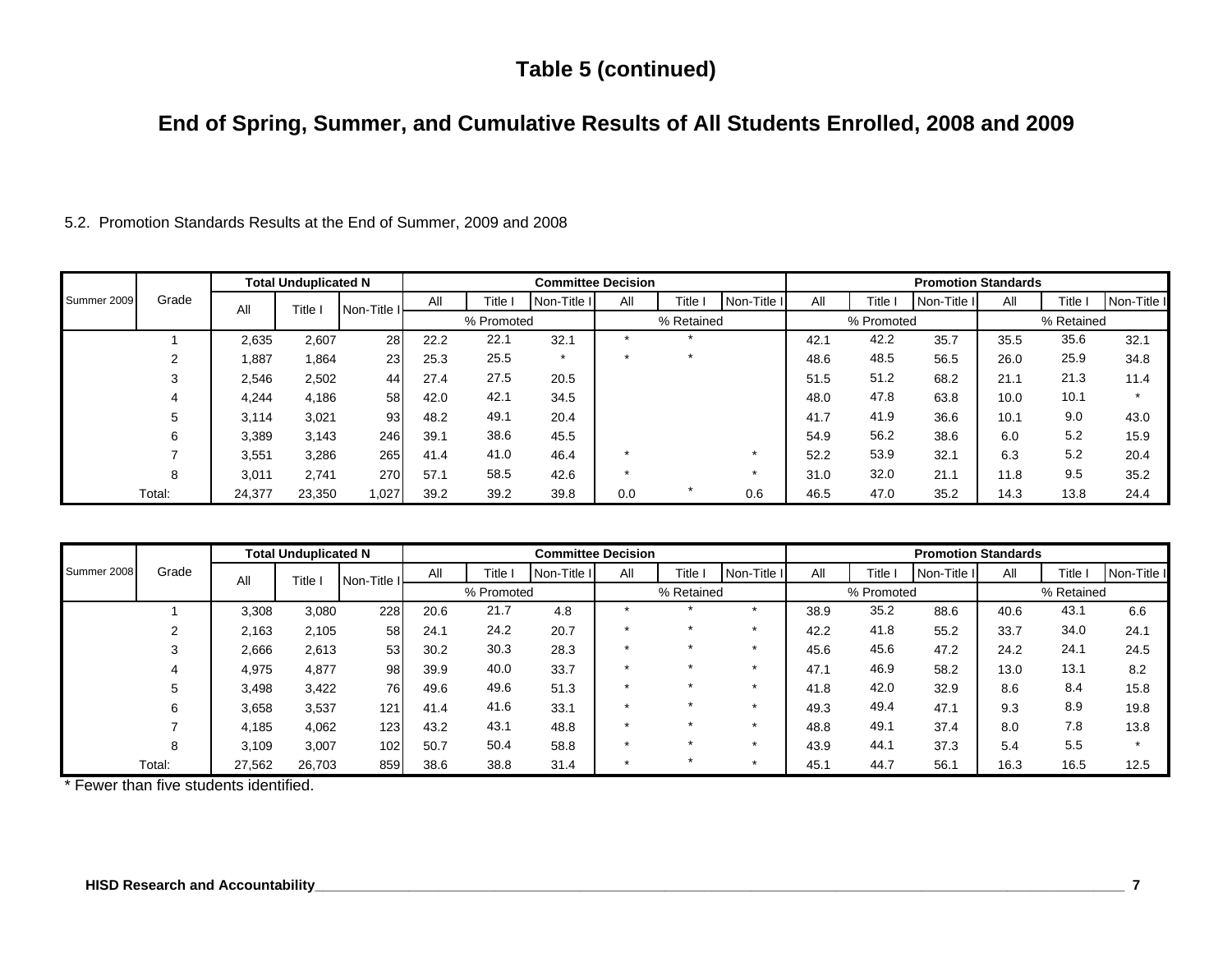# **Table 5 (continued)**

# **End of Spring, Summer, and Cumulative Results of All Students Enrolled, 2008 and 2009**

5.3. Promotion Standards Results Cummulative, 2009 and 2008

|                   |        |         | <b>Total Unduplicated N</b> |             |      |            | <b>Committee Decision</b> |         |            |                      |      |            | <b>Promotion Standards</b> |     |            |             |
|-------------------|--------|---------|-----------------------------|-------------|------|------------|---------------------------|---------|------------|----------------------|------|------------|----------------------------|-----|------------|-------------|
| <b>Total 2009</b> | Grade  | All     | Title                       | Non-Title I | All  | Title      | Non-Title I               | All     | Title I    | Non-Title I          | All  | ا Title    | Non-Title I                | All | Title      | Non-Title I |
|                   |        |         |                             |             |      | % Promoted |                           |         | % Retained |                      |      | % Promoted |                            |     | % Retained |             |
|                   |        | 17,329  | 16,287                      | 1.042       | 11.2 | 10.6       | 20.3                      | $-.0.1$ | < 0.1      | 0.0                  | 81.2 | 81.4       | 77.2                       | 7.6 | 7.9        | 2.5         |
|                   |        | 16,672  | 15,584                      | 1,088       | 9.9  | 10.3       | 4.3                       | < 0.1   | < 0.1      | 0.0                  | 85.9 | 85.3       | 94.4                       | 4.2 | 4.4        | 1.3         |
|                   |        | 16,123  | 15,058                      | 1,065       | 12.1 | 12.8       | 3.1                       | $\star$ | $\star$    | $\ddot{\phantom{1}}$ | 83.6 | 82.8       | 95.3                       | 4.2 | 4.4        | 1.5         |
|                   |        | 15,037  | 14,066                      | 971         | 22.2 | 23.2       | 8.3                       | $\star$ | $\star$    | 0.0                  | 73.7 | 72.5       | 90.9                       | 4.1 | 4.3        | 0.7         |
|                   |        | 14,418  | 13,372                      | 0.046       | 22.8 | 24.0       | 7.7                       | < 0.1   | < 0.1      | 0.0                  | 74.1 | 73.2       | 85.7                       | 3.1 | 2.8        | 6.6         |
|                   | 6      | 12,635  | 11,924                      | 711         | 32.9 | 32.8       | 33.6                      | < 0.1   | $\ast$     |                      | 64.4 | 65.0       | 54.6                       | 2.7 | 2.2        | 11.5        |
|                   |        | 12,184  | 11,420                      | 764         | 35.8 | 35.9       | 33.5                      | 0.1     | 0.1        | 0.7                  | 60.6 | 61.3       | 49.6                       | 3.6 | 2.7        | 16.2        |
|                   |        | 12.472  | 1,669                       | 803         | 43.0 | 43.3       | 37.4                      | 0.1     | 0.1        | 1.0                  | 53.0 | 53.6       | 43.8                       | 4.0 | 3.0        | 17.8        |
|                   | Total: | 116,870 | 109,380                     | 7,490       | 22.3 | 22.7       | 16.7                      | < 0.1   | 0.1        | 0.2                  | 73.4 | 73.1       | 76.7                       | 4.3 | 4.2        | 6.4         |

| <b>Total 2008</b> |        |        | <b>Total Unduplicated N</b> |             |      |            | <b>Committee Decision</b> |     |            |             |      |            | <b>Promotion Standards</b> |     |            |             |
|-------------------|--------|--------|-----------------------------|-------------|------|------------|---------------------------|-----|------------|-------------|------|------------|----------------------------|-----|------------|-------------|
|                   | Grade  | All    | Title                       | Non-Title I | All  | Title I    | Non-Title I               | All | Title i    | Non-Title I | All  | Title 1    | Non-Title I                | All | Title      | Non-Title I |
|                   |        |        |                             |             |      | % Promoted |                           |     | % Retained |             |      | % Promoted |                            |     | % Retained |             |
|                   |        | 17,599 | 16,358                      | 1,241       | 9.3  | 9.6        | 4.9                       | 0.6 | 0.6        |             | 80.6 | 79.7       | 92.5                       | 9.5 | 10.0       | 2.3         |
|                   | 2      | 16,647 | 15,412                      | 1,235       | 9.2  | 9.5        | 5.9                       | 0.4 | 0.4        |             | 85.0 | 84.5       | 91.6                       | 5.4 | 5.6        | 2.4         |
|                   | 3      | 15,465 | 14,308                      | 1,157       | 12.6 | 13.1       | 6.6                       | 0.3 | 0.3        |             | 82.1 | 81.4       | 91.4                       | 4.9 | 5.2        | 2.0         |
|                   | 4      | 15,344 | 14,230                      | 1,114       | 23.2 | 24.2       | 10.1                      | 0.4 | 0.4        | $\star$     | 71.0 | 69.7       | 88.1                       | 5.4 | 5.6        | 1.8         |
|                   | 5      | 14,338 | 13,276                      | 1,062       | 25.6 | 26.8       | 10.4                      | 0.4 | 0.5        |             | 71.0 | 69.7       | 87.3                       | 3.0 | 3.0        | 2.4         |
|                   | 6      | 12,701 | 11,880                      | 821         | 34.9 | 35.8       | 22.0                      | 1.2 | 1.1        | 1.8         | 59.6 | 58.8       | 70.6                       | 4.3 | 4.3        | 5.5         |
|                   |        | 13,071 | 12,169                      | 902         | 36.9 | 37.8       | 25.1                      | 1.7 | 1.7        | 1.3         | 57.4 | 56.7       | 66.7                       | 3.9 | 3.7        | 6.9         |
|                   | 8      | 12,393 | 11,440                      | 953         | 40.4 | 41.8       | 23.8                      | 2.2 | 2.2        | 2.8         | 54.5 | 53.4       | 68.1                       | 2.9 | 2.7        | 5.2         |
|                   | Total: | 17.558 | 109,073                     | 8,485       | 22.6 | 23.4       | 12.6                      | 0.8 | 0.9        | 0.7         | 71.4 | 70.5       | 83.4                       | 5.1 | 5.2        | 3.3         |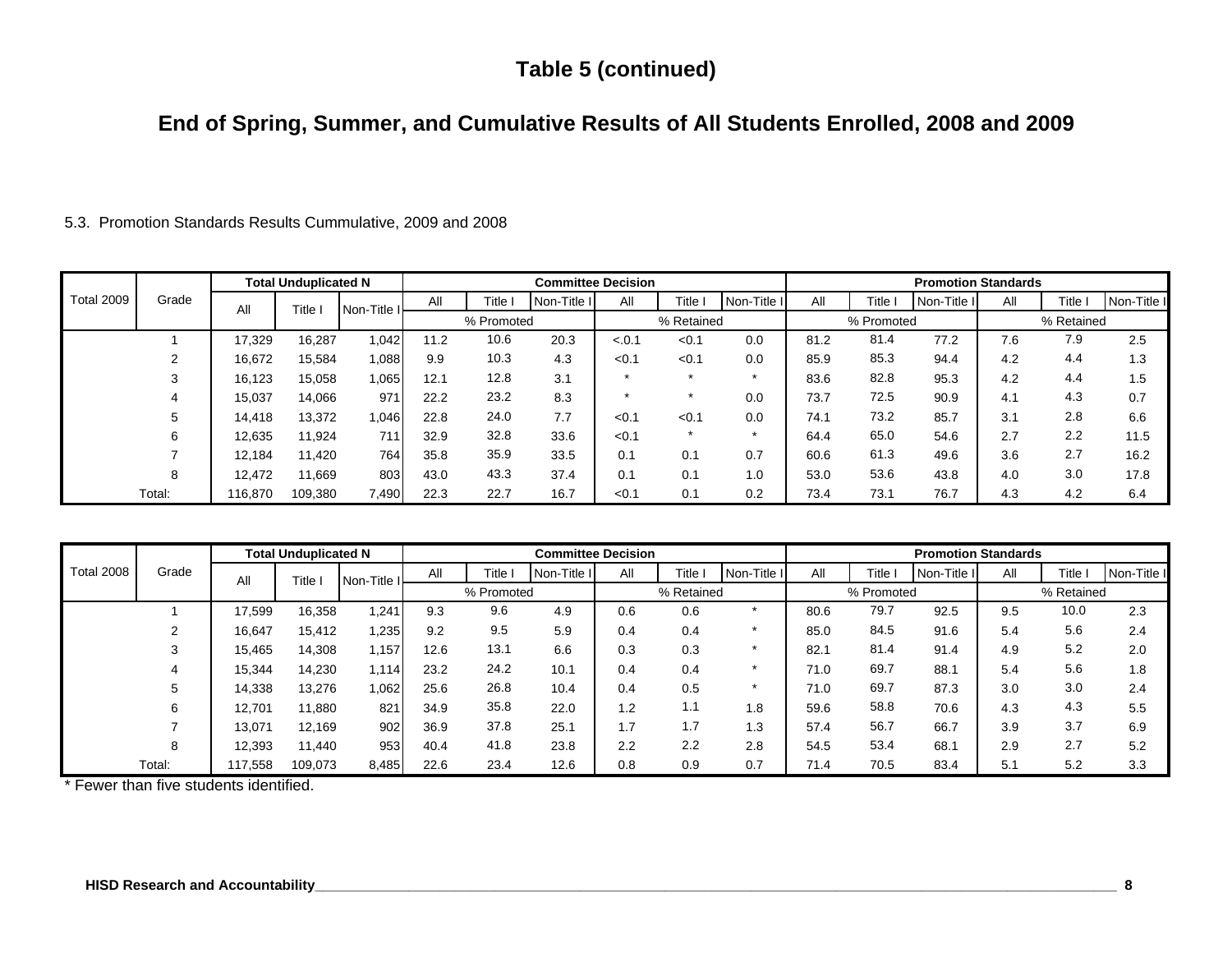# **End of Spring, Summer, and Cumulative Results of All Students Enrolled in Prior Year Summer School**

|             |        |        | <b>Total Unduplicated N</b> |                  |      |            | <b>Committee Decision</b> |     |            |             |      |            | <b>Promotion Standards</b> |      |            |             |
|-------------|--------|--------|-----------------------------|------------------|------|------------|---------------------------|-----|------------|-------------|------|------------|----------------------------|------|------------|-------------|
| Spring 2009 | Grade  | All    | Title                       | Non-Title I      | All  | Title      | Non-Title I               | All | Title i    | Non-Title I | All  | -itle      | Non-Title II               | All  | Title      | Non-Title I |
|             |        |        |                             |                  |      | % Promoted |                           |     | % Retained |             |      | % Promoted |                            |      | % Retained |             |
|             |        | .369   | 1,353                       | 16               | 11.4 | 11.3       | 18.8                      | 0.1 | 0.1        | 0.0         | 66.7 | 66.7       | 68.8                       | 21.8 | 22.0       | $\star$     |
|             |        | 2,371  | 2,200                       | 171 <sub>1</sub> | 10.2 | 10.7       | 3.5                       | 0.9 | 1.0        | 0.6         | 58.2 | 55.6       | 92.4                       | 30.7 | 32.8       | 3.5         |
|             | 3      | .762   | 1,734                       | 28               | 14.4 | 14.2       | 25.0                      | 0.4 | 0.4        | 0.0         | 46.1 | 46.2       | 42.9                       | 39.1 | 39.2       | 32.1        |
|             |        | 2,299  | 2,276                       | 23               | 12.2 | 12.2       | 8.7                       | 0.3 | 0.3        | 4.3         | 25.3 | 25.2       | 34.8                       | 62.2 | 62.3       | 52.2        |
|             | 5      | 4,084  | 3,977                       | 107              | 12.5 | 12.5       | 11.2                      | 0.2 | 0.2        | 0.9         | 41.9 | 42.3       | 26.2                       | 45.5 | 45.1       | 61.7        |
|             | 6      | 2,848  | 2,658                       | 190              | 19.3 | 19.1       | 21.6                      | 0.4 | 0.3        | 1.1         | 21.5 | 22.7       | 4.7                        | 58.8 | 57.8       | 72.6        |
|             |        | 3,172  | 2,922                       | 250              | 19.0 | 18.9       | 20.4                      | 0.7 | 0.4        | 3.6         | 17.3 | 18.4       | 4.4                        | 62.9 | 62.2       | 71.6        |
|             | 8      | 3.490  | 3,253                       | 237              | 26.4 | 26.7       | 22.8                      | 1.1 | 1.2        | 0.8         | 21.9 | 23.4       | 2.1                        | 50.5 | 48.8       | 74.3        |
|             | Total: | 21.395 | 20,373                      | 1,022            | 16.4 | 16.4       | 17.2                      | 0.6 | 0.5        | 1.6         | 34.3 | 34.8       | 23.7                       | 48.8 | 48.3       | 57.5        |

6.1. Promotion Standards Results at the End of Spring, 2009 and 2008 (Students Enrolled Prior Year Summer School)

|             |        |        | <b>Total Unduplicated N</b> |                 |      |            |             | <b>Committee Decision</b> |            |             |      |            | <b>Promotion Standards</b> |      |            |             |
|-------------|--------|--------|-----------------------------|-----------------|------|------------|-------------|---------------------------|------------|-------------|------|------------|----------------------------|------|------------|-------------|
| Spring 2008 | Grade  | All    | Title                       | Non-Title I     | All  | Title I    | Non-Title I | All                       | Title i    | Non-Title I | All  | Title,     | Non-Title I                | All  | Title      | Non-Title I |
|             |        |        |                             |                 |      | % Promoted |             |                           | % Retained |             |      | % Promoted |                            |      | % Retained |             |
|             |        | ,047   | 1,034                       | 13 <sub>l</sub> | 9.3  | 9.2        |             | 0.5                       | 0.5        |             | 67.5 | 67.7       | 53.8                       | 22.7 | 22.6       |             |
|             |        | 2.109  | 2,070                       | 39              | 7.6  | 7.6        |             | 1.0                       | 1.0        |             | 57.0 | 57.0       | 59.0                       | 34.4 | 34.4       | 33.3        |
|             | 3      | .655   | 1,634                       | 21              | 10.6 | 10.6       |             | 1.0                       | 1.0        |             | 46.8 | 46.6       | 66.7                       | 41.6 | 41.7       | 28.6        |
|             |        | 2,230  | 2,200                       | 30              | 9.7  | 9.6        |             | 1.0                       | 1.0        |             | 24.8 | 24.7       | 33.3                       | 64.5 | 64.7       | 53.3        |
|             | 5      | 3,760  | 3,714                       | 46              | 10.7 | 10.7       | 10.9        | 0.7                       | 0.7        |             | 39.3 | 39.2       | 47.8                       | 49.3 | 49.4       | 41.3        |
|             | 6      | 2,850  | 2,803                       | 47              | 18.8 | 18.7       | 23.4        | 2.1                       | 2.1        |             | 21.4 | 21.4       | 21.3                       | 57.8 | 57.8       | 53.2        |
|             |        | 3,342  | 3,272                       | 70              | 15.1 | 14.9       | 25.7        | 2.7                       | 2.8        |             | 17.2 | 17.2       | 17.1                       | 65.0 | 65.2       | 55.7        |
|             | 8      | 3.456  | 3,368                       | 88              | 23.2 | 23.2       | 23.9        | 2.7                       | 2.5        | 13.6        | 23.9 | 23.9       | 23.9                       | 50.2 | 50.5       | 38.6        |
|             | Total: | 20,449 | 20,095                      | 354             | 14.1 | 14.1       | 18.4        | 1.6                       | 1.6        | 4.0         | 32.9 | 32.9       | 33.6                       | 51.3 | 51.5       | 44.1        |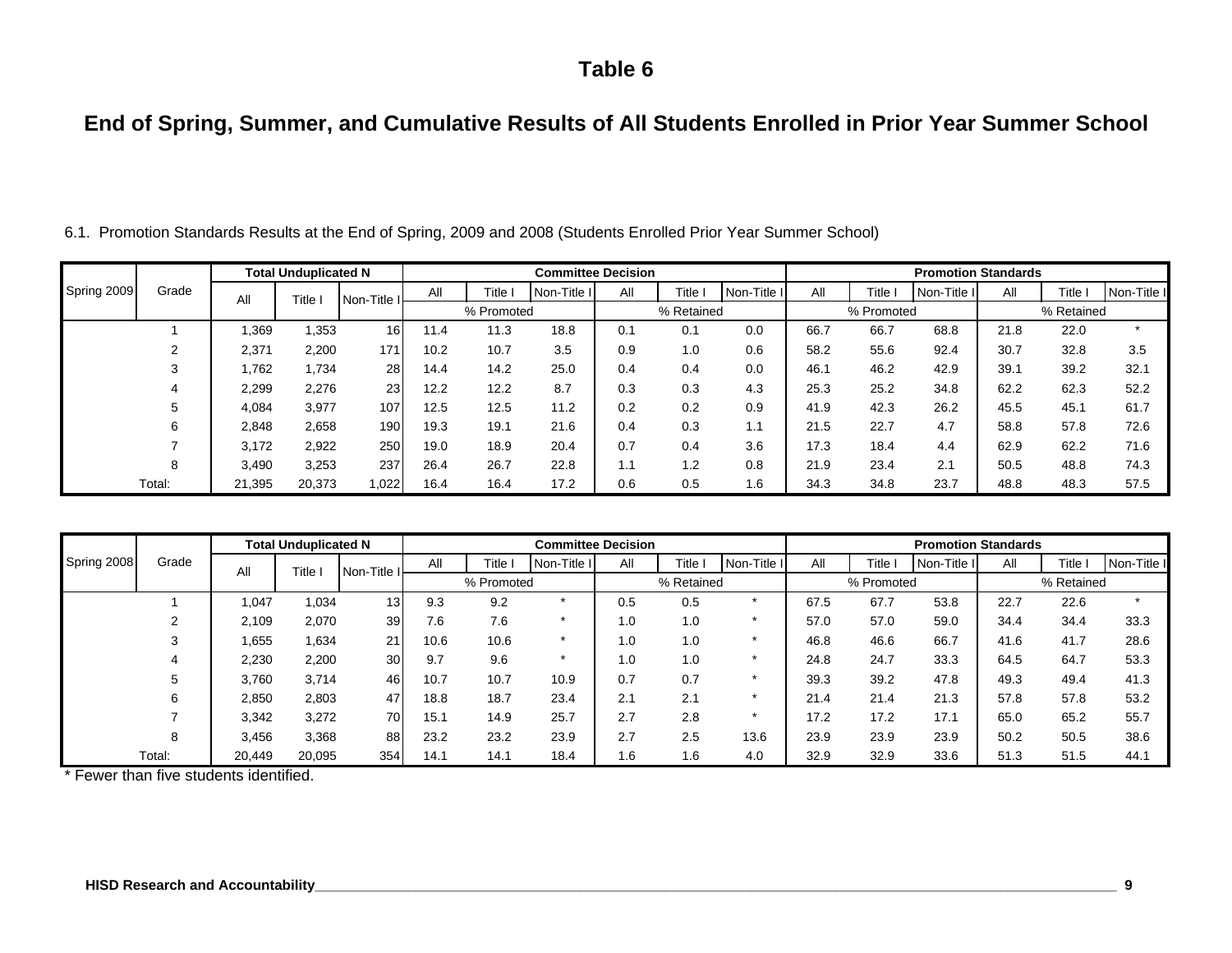### **Table 6 (continued)**

# **End of Spring, Summer, and Cumulative Results of All Students Enrolled in Prior Year Summer School**

|             |        |        | <b>Total Unduplicated N</b> |             |      |            | <b>Committee Decision</b> |     |            |             |      |            | <b>Promotion Standards</b> |      |            |             |
|-------------|--------|--------|-----------------------------|-------------|------|------------|---------------------------|-----|------------|-------------|------|------------|----------------------------|------|------------|-------------|
| Summer 2009 | Grade  | All    | Title                       | Non-Title I | All  | Title i    | Non-Title I               | All | Title I    | Non-Title I | All  | Title I    | Non-Title I                | All  | Title I    | Non-Title I |
|             |        |        |                             |             |      | % Promoted |                           |     | % Retained |             |      | % Promoted |                            |      | % Retained |             |
|             |        | 270    | 270                         | ΩI          | 41.9 | 41.9       | ÷                         | 0.0 | 0.0        |             | 50.7 | 50.7       | $\star$                    | 7.4  | 7.4        | $\star$     |
|             |        | 688    | 682                         | 61          | 27.3 | 27.4       |                           | 0.0 | 0.0        | 0.0         | 49.3 | 49.4       | 33.3                       | 23.4 | 23.2       | 50.0        |
|             |        | 660    | 653                         |             | 30.5 | 30.3       | $\star$                   | 0.0 | 0.0        | 0.0         | 45.9 | 45.8       | 57.1                       | 23.6 | 23.9       | $\star$     |
|             |        | 1,378  | .366                        | 12          | 44.2 | 44.0       | 66.7                      | 0.0 | 0.0        | 0.0         | 44.4 | 44.5       | 33.3                       | 11.4 | 11.5       | $\star$     |
|             |        | 1,807  | 1,755                       | 52          | 50.0 | 50.9       | 19.2                      | 0.0 | 0.0        | 0.0         | 39.3 | 39.8       | 23.1                       | 10.7 | 9.3        | 57.7        |
|             | 6      | 1,624  | 1,507                       | 117         | 38.3 | 38.8       | 45.3                      | 0.0 | 0.0        | 0.0         | 54.1 | 55.4       | 37.6                       | 7.4  | 5.8        | 17.1        |
|             |        | 1,930  | .773                        | 157         | 40.9 | 44.7       | 47.1                      | 0.0 | 0.0        | 0.0         | 48.6 | 50.1       | 31.2                       | 10.5 | 5.1        | 21.7        |
|             | 8      | 1.728  | 1,580                       | 1481        | 57.2 | 59.6       | 39.2                      | 0.0 | 0.0        | 0.0         | 28.4 | 29.3       | 18.9                       | 14.4 | 11.1       | 41.9        |
|             | Total: | 10.085 | 9,586                       | 499         | 40.4 | 45.0       | 41.5                      | 0.0 | 0.0        | 0.0         | 43.7 | 44.5       | 28.7                       | 15.9 | 15.2       | 29.9        |

6.2. Promotion Standards Results at the End of Summer, 2009 and 2008 (Students Enrolled Prior Year Summer School)

|             |        |        | <b>Total Unduplicated N</b> |                 |      |            |              | <b>Committee Decision</b> |            |             |      |            | <b>Promotion Standards</b> |      |            |             |
|-------------|--------|--------|-----------------------------|-----------------|------|------------|--------------|---------------------------|------------|-------------|------|------------|----------------------------|------|------------|-------------|
| Summer 2008 | Grade  | All    | Title i                     | Non-Title I     | All  | Title l    | Non-Title II | All                       | Title i    | Non-Title I | All  | Title      | Non-Title II               | All  | Title 1    | Non-Title I |
|             |        |        |                             |                 |      | % Promoted |              |                           | % Retained |             |      | % Promoted |                            |      | % Retained |             |
|             |        | 235    | 231                         | $\Delta$        | 42.1 | 42.0       |              | ≁                         |            |             | 48.1 | 48.1       | $\star$                    | 9.8  | 10.0       |             |
|             |        | 691    | 680                         | 111             | 24.2 | 24.4       |              |                           |            |             | 40.4 | 40.0       | 63.6                       | 35.5 | 35.6       |             |
|             |        | 669    | 663                         | 6               | 30.8 | 30.9       |              |                           |            |             | 44.7 | 44.6       | $\star$                    | 24.5 | 24.4       |             |
|             | 4      | 1,397  | .381                        | 16 <sup>1</sup> | 38.6 | 38.5       | 43.8         |                           |            |             | 45.0 | 45.0       | 43.8                       | 16.4 | 16.4       |             |
|             | 5      | 825.   | ,806                        | 19              | 51.3 | 51.4       | 42.1         | ÷                         | ÷          |             | 40.0 | 40.0       | 42.1                       | 8.7  | 8.6        |             |
|             | 6      | 1,585  | .566                        | 19 <sub>l</sub> | 41.5 | 41.4       | 47.4         | $\star$                   |            |             | 47.8 | 48.0       | 26.3                       | 10.8 | 10.6       | 26.3        |
|             |        | 2.140  | 2,104                       | 36              | 44.5 | 44.1       | 69.4         | ≁                         |            |             | 47.4 | 48.0       | 16.7                       | 8.0  | 7.9        | 13.9        |
|             | 8      | 683.   | 1,649                       | 34              | 53.4 | 53.1       | 64.7         | ÷                         |            |             | 40.9 | 41.0       | 35.3                       | 5.8  | 5.9        |             |
|             | Total: | 10,225 | 10,080                      | 1451            | 43.6 | 43.5       | 51.7         | ÷                         |            |             | 44.1 | 44.2       | 34.5                       | 12.3 | 12.3       | 13.8        |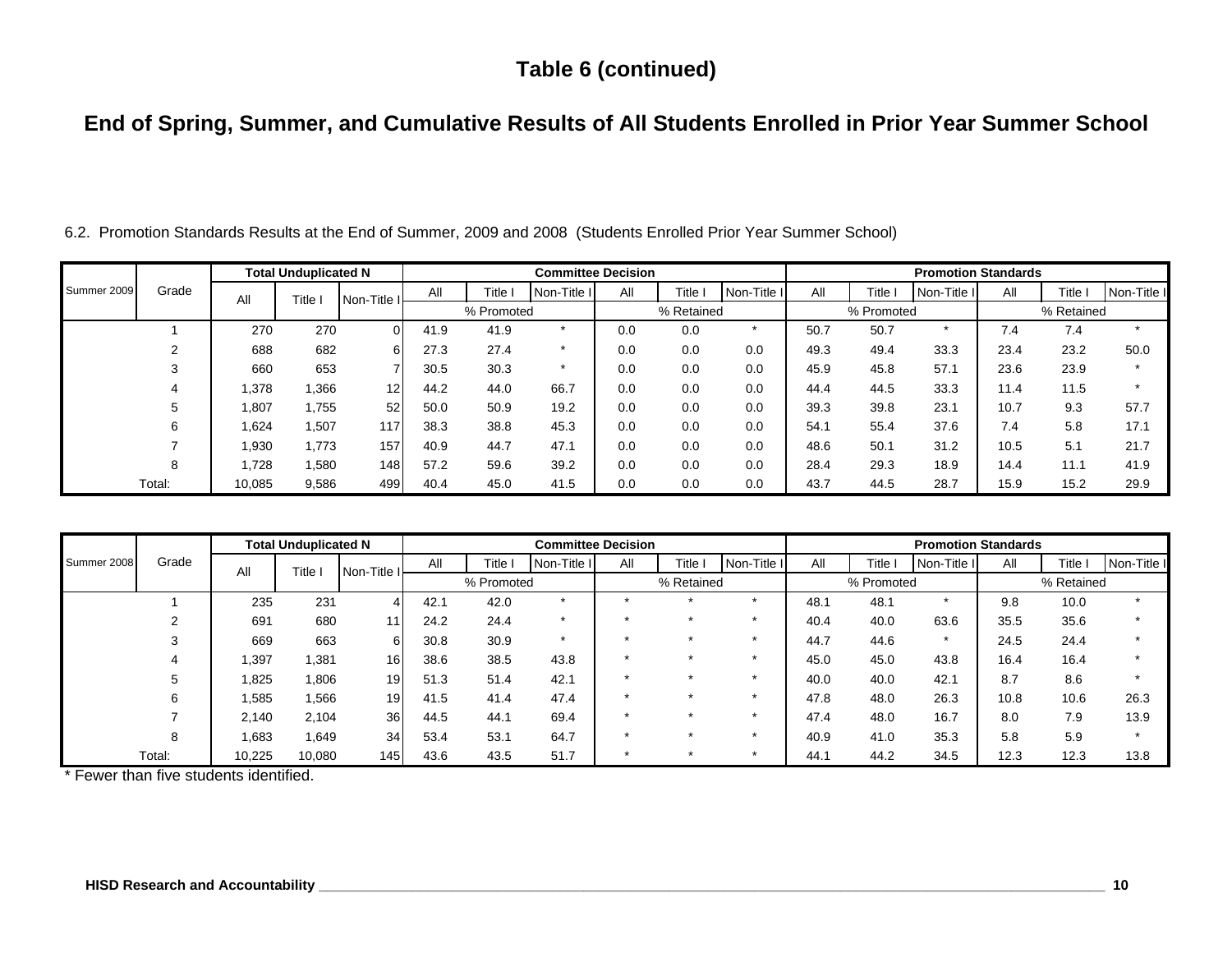### **Table 6 (continued)**

# **End of Spring, Summer, and Cumulative Results of All Students Enrolled in Prior Year Summer School**

|            |        |        | <b>Total Unduplicated N</b> |                  |      |            | <b>Committee Decision</b> |     |            |             |      |            | <b>Promotion Standards</b> |      |              |             |
|------------|--------|--------|-----------------------------|------------------|------|------------|---------------------------|-----|------------|-------------|------|------------|----------------------------|------|--------------|-------------|
| Total 2009 | Grade  | All    | Title                       | Non-Title I      | All  | Title      | Non-Title I               | All | Title I    | Non-Title I | All  | Title.     | Non-Title I                | All  | <b>Title</b> | Non-Title I |
|            |        |        |                             |                  |      | % Promoted |                           |     | % Retained |             |      | % Promoted |                            |      | % Retained   |             |
|            |        | .369   | .353                        | 16               | 19.6 | 19.7       | 18.8                      | 0.0 | 0.0        | 0.0         | 76.7 | 76.8       | 68.8                       | 3.7  | 3.5          | 12.5        |
|            |        | 2.371  | 2,200                       | 171 <sub>1</sub> | 18.1 | 19.2       | 4.1                       | 0.1 | 0.1        | 0.0         | 72.5 | 70.9       | 93.6                       | 9.3  | 9.8          | 2.3         |
|            |        | 1.762  | .734                        | 28               | 25.8 | 25.6       | 35.7                      | 0.1 | 0.1        | 0.0         | 63.3 | 63.4       | 57.1                       | 10.8 | 10.8         | 7.1         |
|            |        | 2,299  | 2,276                       | 23               | 38.7 | 38.6       | 43.5                      | 0.1 | 0.1        | 0.0         | 51.9 | 51.9       | 52.2                       | 9.4  | 9.4          | 4.3         |
|            |        | 4,084  | 3,977                       | 107              | 34.5 | 34.9       | 20.6                      | 0.0 | 0.1        | 0.0         | 59.3 | 59.8       | 37.4                       | 6.1  | 5.2          | 42.1        |
|            | 6      | 2,848  | 2,658                       | 190              | 41.6 | 41.1       | 48.9                      | 0.0 | 0.0        | 0.0         | 52.4 | 54.1       | 27.9                       | 6.0  | 4.7          | 23.2        |
|            |        | 3,172  | 2,922                       | 250              | 46.4 | 46.1       | 50.0                      | 0.0 | 0.0        | 0.4         | 46.9 | 48.9       | 24.0                       | 6.7  | 5.1          | 25.6        |
|            | 8      | 3.490  | 3,253                       | 237              | 55.0 | 55.6       | 47.3                      | 0.1 | 0.1        | 0.4         | 36.0 | 37.6       | 13.9                       | 8.8  | 6.7          | 38.4        |
|            | Total: | 21.395 | 20,373                      | 1,022            | 37.5 | 37.5       | 37.4                      | 0.1 | 0.1        | 0.2         | 54.9 | 55.7       | 37.7                       | 7.6  | 6.7          | 24.8        |

6.3. Promotion Standards Results Cummulative, 2009 and 2008 (Students Enrolled Prior Year Summer School)

|            |        |        | <b>Total Unduplicated N</b> |                 |      |            |             | <b>Committee Decision</b> |            |             |      |            | <b>Promotion Standards</b> |      |            |             |
|------------|--------|--------|-----------------------------|-----------------|------|------------|-------------|---------------------------|------------|-------------|------|------------|----------------------------|------|------------|-------------|
| Total 2008 | Grade  | All    | Title i                     | Non-Title I     | All  | Title l    | Non-Title I | All                       | Title i    | Non-Title I | All  | Title i    | Non-Title I                | All  | Title ,    | Non-Title I |
|            |        |        |                             |                 |      | % Promoted |             |                           | % Retained |             |      | % Promoted |                            |      | % Retained |             |
|            |        | 1,047  | 1,034                       | 13 <sub>l</sub> | 18.7 | 18.6       |             | 0.5                       | 0.5        |             | 78.3 | 78.4       | 69.2                       | 2.5  | 2.5        |             |
|            |        | 2,109  | 2,070                       | 39              | 15.5 | 15.6       |             | 1.0                       | 1.0        |             | 70.2 | 70.1       | 76.9                       | 13.3 | 13.3       | 12.8        |
|            | 3      | 655. ا | 1,634                       | 21              | 23.0 | 23.2       |             | 1.0                       | 1.0        |             | 64.9 | 64.7       | 81.0                       | 11.1 | 11.1       |             |
|            |        | 2,230  | 2,200                       | 30              | 33.9 | 33.8       | 36.7        | 1.0                       | 1.0        |             | 53.0 | 53.0       | 56.7                       | 12.2 | 12.2       |             |
|            |        | 3,760  | 3,714                       | 46              | 35.7 | 35.8       | 28.3        | 0.7                       | 0.7        |             | 58.8 | 58.7       | 65.2                       | 4.9  | 4.9        |             |
|            | 6      | 2,850  | 2,803                       | 47              | 41.8 | 41.8       | 42.6        | 2.1                       | 2.1        |             | 48.0 | 48.2       | 31.9                       | 8.1  | 7.9        | 23.4        |
|            |        | 3,342  | 3,272                       | 70              | 43.6 | 43.2       | 61.4        | 2.7                       | 2.8        | *           | 47.5 | 48.0       | 25.7                       | 6.1  | 6.0        | 11.4        |
|            | 8      | 3,456  | 3,368                       | 88              | 49.2 | 49.2       | 48.9        | 2.7                       | 2.5        | 13.6        | 43.8 | 43.9       | 37.5                       | 4.3  | 4.4        |             |
|            | Total: | 20.449 | 20,095                      | 354             | 35.9 | 35.9       | 39.5        | 1.6                       | 1.6        | 4.0         | 54.9 | 55.1       | 47.7                       | 7.5  | 7.5        | 8.8         |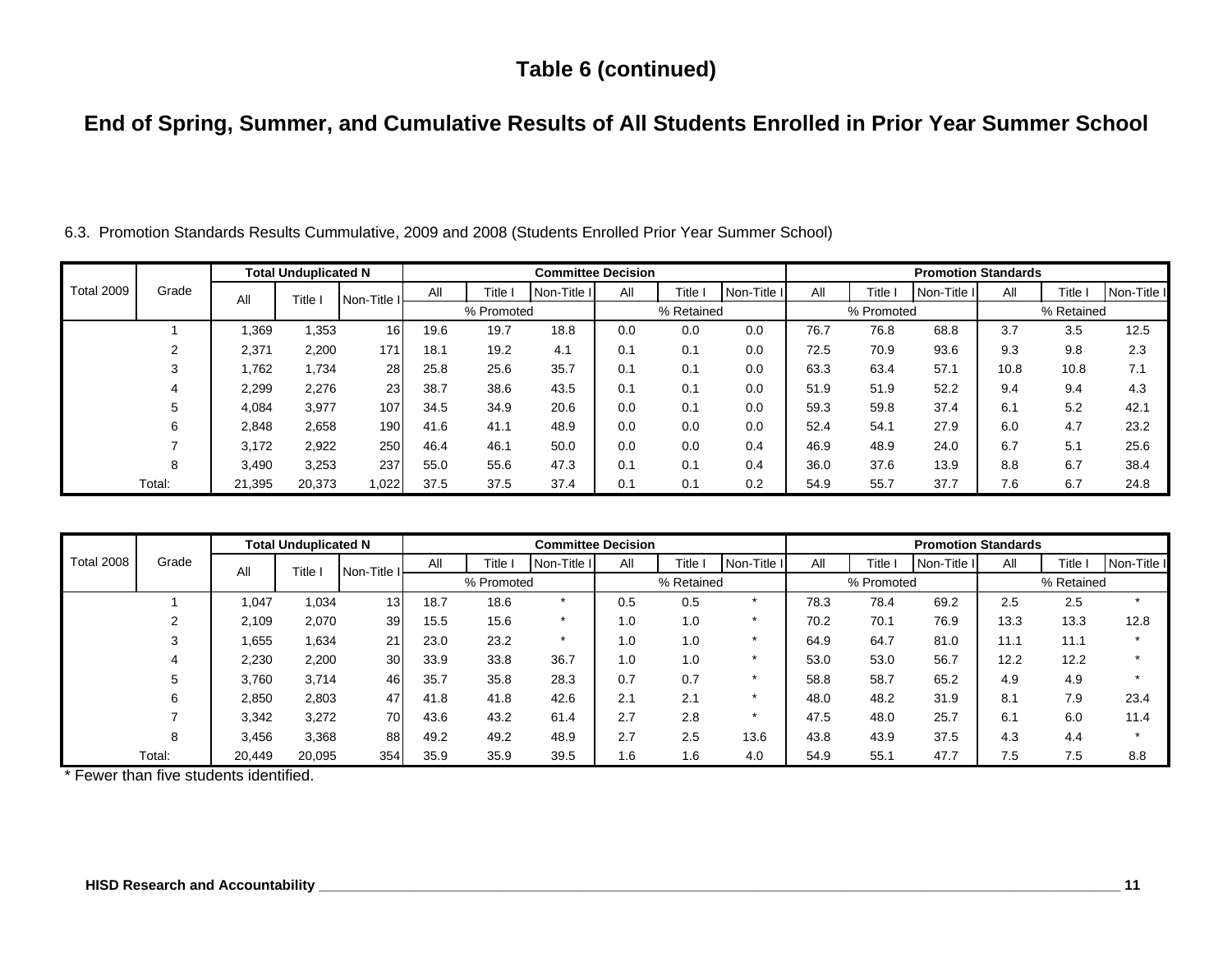# **End of Spring, Summer, and Cumulative Results of All Students Retained from the Previous Year**

|             |        |       | <b>Total Unduplicated N</b> |                 |      |            | <b>Committee Decision</b> |     |              |             |      |            | <b>Promotion Standards</b> |      |            |             |
|-------------|--------|-------|-----------------------------|-----------------|------|------------|---------------------------|-----|--------------|-------------|------|------------|----------------------------|------|------------|-------------|
| Spring 2009 | Grade  | All   | Title                       | Non-Title I     | All  | Title      | Non-Title I               | All | <b>Title</b> | Non-Title I | All  | Title      | Non-Title I                | All  | Title      | Non-Title I |
|             |        |       |                             |                 |      | % Promoted |                           |     | % Retained   |             |      | % Promoted |                            |      | % Retained |             |
|             |        | 351,  | 1,333                       | 18 <sub>1</sub> | 11.9 | 11.8       | $\star$                   |     |              |             | 66.9 | 66.9       | 66.7                       | 21.1 | 21.2       |             |
|             |        | 724   | 710                         | 14              | 10.5 | 10.6       | $\star$                   |     |              |             | 72.7 | 72.7       | 71.4                       | 16.6 | 16.6       |             |
|             |        | 573   | 567                         | 61              | 12.7 | 12.9       | $\star$                   |     |              |             | 64.9 | 65.3       | $\star$                    | 22.0 | 21.5       |             |
|             |        | 587   | 582                         | 5               | 13.5 | 13.4       | $\star$                   |     |              |             | 37.0 | 36.8       | $\star$                    | 49.4 | 49.7       | $\star$     |
|             |        | 283   | 261                         | 22              | 21.6 | 22.6       | $\star$                   |     |              |             | 32.9 | 35.2       | $\star$                    | 45.2 | 41.8       | 86.4        |
|             | 6      | 276   | 213                         | 63              | 26.1 | 25.8       | 27.0                      |     |              |             | 9.8  | 12.7       | $\star$                    | 64.1 | 61.5       | 73.0        |
|             |        | 306   | 240                         | 66              | 27.1 | 27.9       | 24.2                      |     |              |             | 7.5  | 9.6        | *                          | 64.4 | 61.7       | 74.2        |
|             | 8      | 163   | 135                         | 28              | 35.0 | 35.6       | 32.1                      |     |              |             | 4.3  | 5.2        | $\star$                    | 58.9 | 57.0       | 67.9        |
|             | Total: | 4,263 | 4,041                       | 222             | 15.5 | 15.1       | 22.5                      | 0.3 | 0.3          |             | 50.9 | 53.0       | 12.6                       | 33.3 | 31.6       | 64.0        |

7.1. Promotion Standards Results at the End of Spring, 2009 and 2008 (Students Retained from Previous Year)

| Spring 2008 |        |       | <b>Total Unduplicated N</b> |                 |      |            | <b>Committee Decision</b> |     |            |             |      |            | <b>Promotion Standards</b> |      |            |             |
|-------------|--------|-------|-----------------------------|-----------------|------|------------|---------------------------|-----|------------|-------------|------|------------|----------------------------|------|------------|-------------|
|             | Grade  | All   | Title                       | Non-Title I     | All  | Title i    | Non-Title I               | All | Title I    | Non-Title I | All  | Гitle      | Non-Title I                | All  | Title i    | Non-Title I |
|             |        |       |                             |                 |      | % Promoted |                           |     | % Retained |             |      | % Promoted |                            |      | % Retained |             |
|             |        | .388  | 1,368                       | 20              | 19.7 | 19.7       | 25.0                      | 0.5 | 0.5        |             | 75.8 | 75.8       | 75.0                       | 4.0  | 4.0        |             |
|             | 2      | 770   | 758                         | 12              | 11.8 | 11.7       | $\star$                   |     | $\star$    |             | 84.9 | 85.2       | 66.7                       | 2.9  | 2.6        |             |
|             | 3      | 649   | 636                         | 13 <sub>l</sub> | 19.1 | 19.5       | $\star$                   |     |            |             | 78.3 | 78.3       | 76.9                       | 2.3  | 1.9        |             |
|             | 4      | 682   | 676                         | 61              | 31.4 | 31.5       | ÷                         | 0.7 | 0.7        |             | 65.2 | 65.2       | $\star$                    | 2.6  | 2.5        |             |
|             | 5      | 306   | 301                         | 5 <sub>l</sub>  | 44.4 | 43.9       | $\star$                   |     |            |             | 52.0 | 52.5       |                            | 2.9  | 3.0        |             |
|             | 6      | 374   | 352                         | 22              | 43.9 | 44.6       | 31.8                      | 2.7 | 2.6        |             | 38.5 | 39.5       | 22.7                       | 15.0 | 13.4       | 40.9        |
|             |        | 331   | 314                         | 17              | 42.3 | 42.0       | 47.1                      | 2.4 | 2.5        |             | 35.6 | 36.3       |                            | 19.6 | 19.1       | 29.4        |
|             | 8      | 159   | 152                         |                 | 45.3 | 46.1       | $\star$                   |     | $\star$    |             | 27.7 | 28.3       |                            | 24.5 | 23.0       |             |
|             | Total: | 4,659 | 4,557                       | 102             | 26.1 | 26.0       | 28.4                      | 0.9 | 0.9        |             | 67.1 | 67.5       | 47.1                       | 6.0  | 5.6        | 23.5        |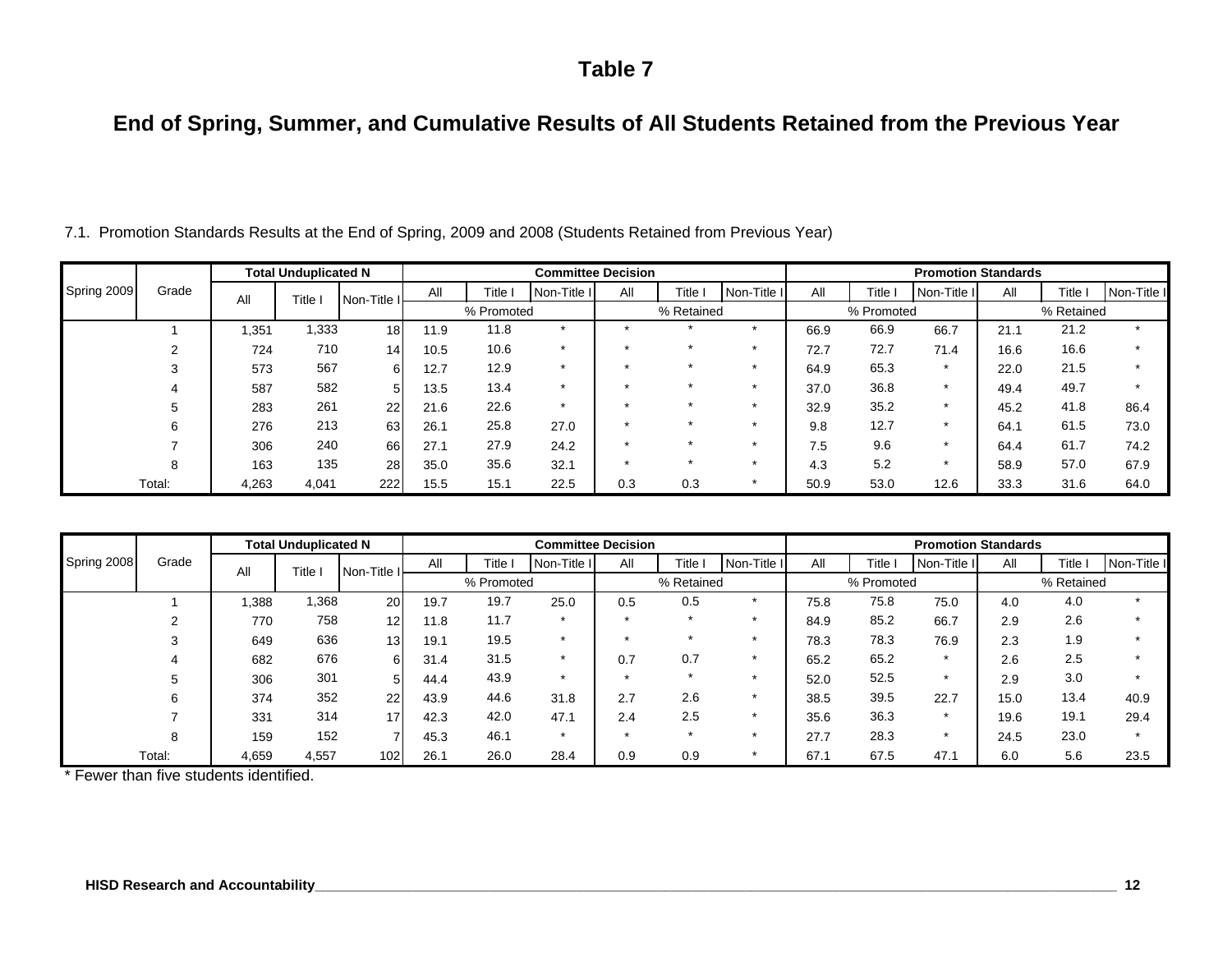### **Table 7 (continued)**

# **End of Spring, Summer, and Cumulative Results of All Students Retained from the Previous Year**

| Summer 2009 |        |      | <b>Total Unduplicated N</b> |                 |      |            | <b>Committee Decision</b> |     |            |             |      |            | <b>Promotion Standards</b> |      |            |             |
|-------------|--------|------|-----------------------------|-----------------|------|------------|---------------------------|-----|------------|-------------|------|------------|----------------------------|------|------------|-------------|
|             | Grade  | All  | Title i                     | Non-Title I     | All  | Title i    | Non-Title I               | All | Title I    | Non-Title I | All  | Title      | Non-Title I                | All  | Title i    | Non-Title I |
|             |        |      |                             |                 |      | % Promoted |                           |     | % Retained |             |      | % Promoted |                            |      | % Retained |             |
|             |        | 262  | 262                         | $\Omega$        | 41.2 | 41.2       | $\star$                   |     |            |             | 51.1 | 51.1       | $\star$                    | 7.6  | 7.6        |             |
|             |        | 115  | 113                         | 2 <sub>1</sub>  | 40.9 | 40.7       |                           |     |            |             | 53.0 | 53.1       |                            | 6.1  | 6.2        |             |
|             |        | 124  | 121                         | 3               | 29.0 | 28.1       | $\star$                   |     |            |             | 63.7 | 64.5       | $\star$                    | 7.3  | 7.4        |             |
|             |        | 281  | 280                         |                 | 47.0 | 46.8       | $\star$                   |     |            |             | 48.4 | 48.6       | $\star$                    | 4.6  | 4.6        | $\star$     |
|             | 5      | 120  | 107                         | 13 <sub>l</sub> | 47.5 | 49.5       | $\star$                   |     |            |             | 40.8 | 43.9       | $\star$                    | 11.7 | 6.5        | 53.8        |
|             | 6      | 155  | 122                         | 33              | 38.1 | 35.2       | 48.5                      |     |            |             | 50.3 | 54.1       | 36.4                       | 11.6 | 10.7       | 15.2        |
|             |        | 174  | 137                         | 37              | 46.0 | 44.5       | 51.4                      |     |            |             | 43.7 | 49.6       | 21.6                       | 10.3 | 5.8        | 27.0        |
|             | 8      | 89   | 75                          | 14 <sub>1</sub> | 68.5 | 70.7       | 57.1                      |     |            |             | 15.7 | 17.3       | $\star$                    | 15.7 | 12.0       | 35.7        |
|             | Total: | .320 | 1,217                       | 103             | 43.9 | 43.5       | 49.5                      |     |            |             | 47.5 | 49.5       | 24.3                       | 8.6  | 7.1        | 26.2        |

7.2. Promotion Standards Results at the End of Summer, 2009 and 2008 (Students Retained from Previous Year)

|             |        |      | <b>Total Unduplicated N</b> |                 |      |            |             | <b>Committee Decision</b> |            |             |      |            | <b>Promotion Standards</b> |      |            |             |
|-------------|--------|------|-----------------------------|-----------------|------|------------|-------------|---------------------------|------------|-------------|------|------------|----------------------------|------|------------|-------------|
| Summer 2008 | Grade  | All  | Title                       | Non-Title I     | All  | Title i    | Non-Title I | All                       | Title I    | Non-Title I | All  | Title I    | Non-Title I                | All  | Title      | Non-Title I |
|             |        |      |                             |                 |      | % Promoted |             |                           | % Retained |             |      | % Promoted |                            |      | % Retained |             |
|             |        | 338  | 334                         | 4               | 46.2 | 46.1       |             |                           |            |             | 42.0 | 41.9       |                            | 11.8 | 12.0       |             |
|             |        | 134  | 133                         |                 | 38.8 | 38.3       | $\star$     |                           |            |             | 49.3 | 49.6       |                            | 11.9 | 12.0       |             |
|             | 3      | 147  | 144                         | 31              | 37.4 | 38.2       | *           |                           |            |             | 56.5 | 56.9       |                            | 6.1  | 4.9        |             |
|             |        | 321  | 321                         | $\overline{0}$  | 46.1 | 46.1       | $\star$     |                           |            |             | 50.2 | 50.2       |                            | 3.7  | 3.7        |             |
|             | 5      | 126  | 124                         | $\overline{2}$  | 51.6 | 50.8       | $\star$     |                           |            |             | 46.8 | 47.6       | $\star$                    |      | $\star$    |             |
|             | 6      | 200  | 189                         | 11              | 38.5 | 38.1       | 45.5        |                           | ÷          |             | 47.0 | 47.6       |                            | 14.5 | 14.3       |             |
|             |        | 190  | 181                         | 9               | 39.5 | 38.7       | 55.6        |                           |            |             | 42.6 | 42.5       | $\star$                    | 17.9 | 18.8       |             |
|             | 8      | 65   | 65                          | ΟI              | 50.8 | 50.8       | $\star$     |                           |            |             | 38.5 | 38.5       |                            | 10.8 | 10.8       |             |
|             | Total: | .521 | 1,491                       | 30 <sup>l</sup> | 43.5 | 43.3       | 50.0        |                           |            |             | 46.7 | 46.9       | 36.7                       | 9.8  | 9.7        |             |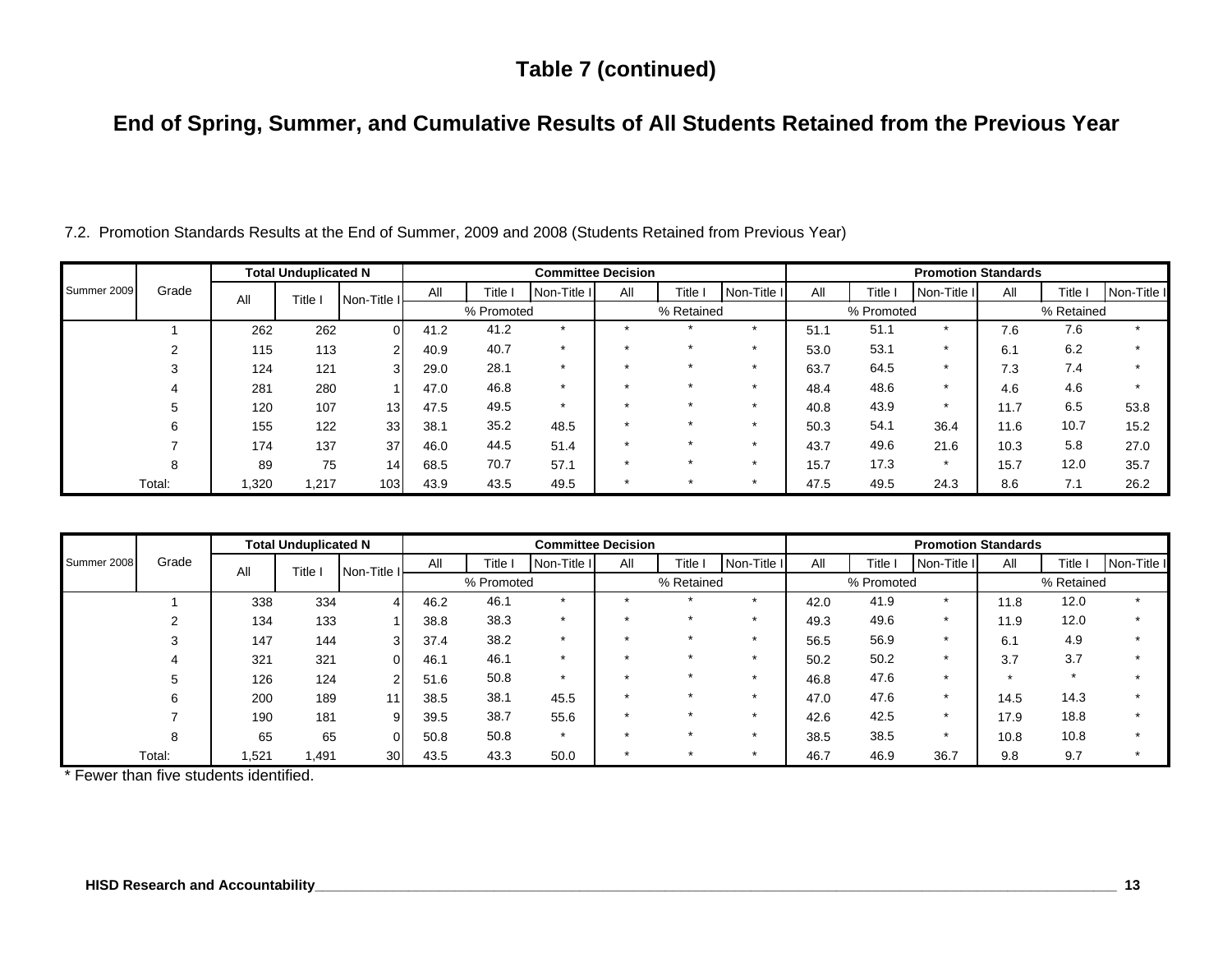### **Table 7 (continued)**

# **End of Spring, Summer, and Cumulative Results of All Students Retained from the Previous Year**

|                   |        |       | <b>Total Unduplicated N</b> |                 |      |            |             | <b>Committee Decision</b> |            |             |      |            | <b>Promotion Standards</b> |      |            |             |
|-------------------|--------|-------|-----------------------------|-----------------|------|------------|-------------|---------------------------|------------|-------------|------|------------|----------------------------|------|------------|-------------|
| <b>Total 2009</b> | Grade  | All   | Title I                     | Non-Title I     | All  | Title l    | Non-Title I | All                       | Title I    | Non-Title I | All  | Title l    | Non-Title I                | All  | Title I    | Non-Title I |
|                   |        |       |                             |                 |      | % Promoted |             |                           | % Retained |             |      | % Promoted |                            |      | % Retained |             |
|                   |        | .351  | 1,333                       | 18 <sub>1</sub> | 19.9 | 19.9       |             |                           |            |             | 76.8 | 77.0       | 66.7                       | 3.3  | 3.2        |             |
|                   | 2      | 724   | 710                         | 14              | 17.0 | 17.0       |             |                           |            |             | 81.7 | 81.1       | 78.6                       | 1.9  | 1.8        |             |
|                   | 3      | 573   | 567                         | 6I              | 19.0 | 18.9       |             |                           |            |             | 78.7 | 79.0       |                            | 2.1  | 1.9        |             |
|                   |        | 587   | 582                         | 5               | 35.9 | 35.9       | $\star$     |                           |            |             | 60.1 | 60.1       |                            | 3.9  | 4.0        |             |
|                   | 5      | 283   | 261                         | 22              | 41.7 | 42.9       | 27.3        |                           | $\star$    |             | 50.2 | 53.3       |                            | 7.8  | 3.4        | 59.1        |
|                   | 6      | 276   | 213                         | 63              | 47.5 | 46.0       | 52.4        |                           | ÷          |             | 38.0 | 43.7       | 19.0                       | 14.5 | 10.3       | 28.6        |
|                   |        | 306   | 240                         | 66              | 53.3 | 53.3       | 53.0        |                           |            |             | 32.4 | 37.9       | 12.1                       | 14.4 | 8.8        | 34.8        |
|                   | 8      | 163   | 135                         | 28              | 72.4 | 74.8       | 60.7        |                           |            |             | 12.9 | 14.8       | $\star$                    | 14.1 | 9.6        | 35.7        |
|                   | Total: | 4,263 | 4,041                       | 222             | 29.1 | 28.2       | 45.5        |                           |            |             | 65.6 | 67.9       | 23.9                       | 5.2  | 3.8        | 30.6        |

7.3. Promotion Standards Results, Cummulative, 2009 and 2008 (Students Retained from Previous Year)

| <b>Total 2008</b> | Grade  | <b>Total Unduplicated N</b> |         |             | <b>Committee Decision</b> |         |             |                      |         |             | <b>Promotion Standards</b> |         |             |            |         |             |
|-------------------|--------|-----------------------------|---------|-------------|---------------------------|---------|-------------|----------------------|---------|-------------|----------------------------|---------|-------------|------------|---------|-------------|
|                   |        | All                         | Title i | Non-Title I | All                       | Title I | Non-Title I | All                  | Title I | Non-Title I | All                        | Title l | Non-Title I | All        | Title i | Non-Title I |
|                   |        |                             |         |             | % Promoted                |         |             | % Retained           |         |             | % Promoted                 |         |             | % Retained |         |             |
|                   |        | .388                        | 1,368   | 20          | 19.7                      | 19.7    | 25.0        | 0.5                  | 0.5     |             | 75.8                       | 75.8    | 75.0        | 4.0        | 4.0     | $\star$     |
|                   | ◠      | 770                         | 758     | 12          | 11.8                      | 11.7    |             |                      |         |             | 84.9                       | 85.2    | 66.7        | 2.9        | 2.6     |             |
|                   | 3      | 649                         | 636     | 13          | 19.1                      | 19.5    | ÷           |                      |         |             | 78.3                       | 78.3    | 76.9        | 2.3        | 1.9     |             |
|                   |        | 682                         | 676     | 61          | 31.4                      | 31.5    |             | 0.7                  | 0.7     |             | 65.2                       | 65.2    |             | 2.6        | 2.5     |             |
|                   | 5      | 306                         | 301     | 5           | 44.4                      | 43.9    | $\star$     | $\ddot{\phantom{1}}$ | $\star$ |             | 52.0                       | 52.5    | $\star$     | 2.9        | 3.0     |             |
|                   | 6      | 374                         | 352     | 22          | 43.9                      | 44.6    | 31.8        | 2.7                  | 2.6     |             | 38.5                       | 39.5    | 22.7        | 15.0       | 13.4    | 40.9        |
|                   |        | 331                         | 314     | 17          | 42.3                      | 42.0    | 47.1        | 2.4                  | 2.5     |             | 35.6                       | 36.3    | $\star$     | 19.6       | 19.1    | 29.4        |
|                   | 8      | 159                         | 152     | 7           | 45.3                      | 46.1    | $\star$     |                      | $\star$ |             | 27.7                       | 28.3    |             | 24.5       | 23.0    |             |
|                   | Total: | 4,659                       | 4,557   | 102         | 26.1                      | 26.0    | 28.4        | 0.9                  | 0.9     |             | 67.1                       | 67.5    | 47.1        | 6.0        | 5.6     | 23.5        |